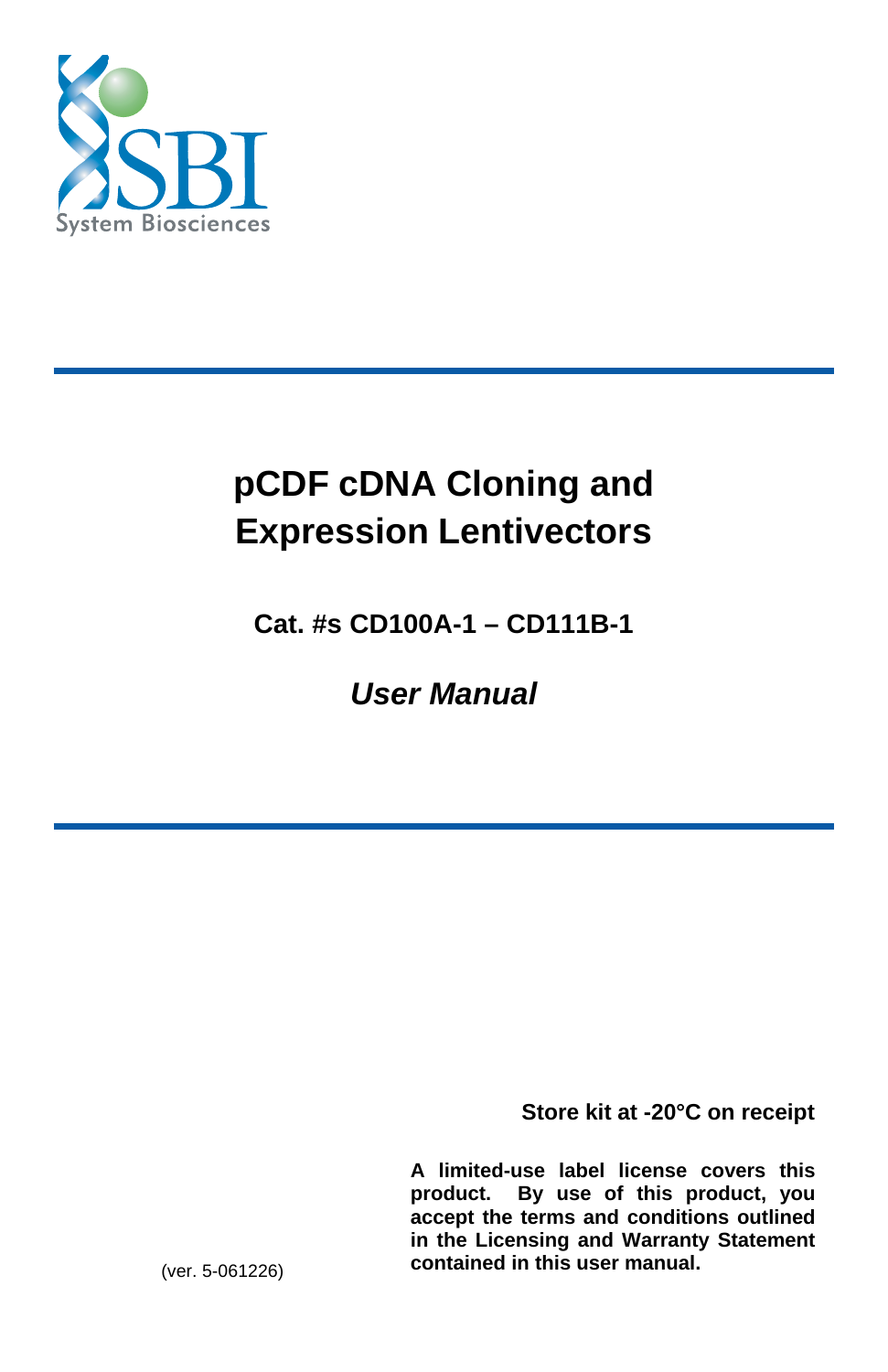## **Contents**

| L. |              | <b>Introduction and Background</b>                           |    |
|----|--------------|--------------------------------------------------------------|----|
|    |              |                                                              |    |
|    | В.           | Advantages of the Lentivector Expression System2             |    |
|    | C.           | pCDF cDNA Cloning and Expression Lentivectors3               |    |
|    |              |                                                              |    |
|    |              |                                                              |    |
|    |              |                                                              |    |
|    | II. Protocol |                                                              |    |
|    |              | A. cDNA Amplification                                        |    |
|    |              |                                                              |    |
|    |              |                                                              |    |
|    |              | D. Packaging of pCDF Expression Construct11                  |    |
|    |              |                                                              |    |
|    |              | III. Troubleshooting                                         |    |
|    |              |                                                              |    |
|    |              | B. No or low number of colonies on plate with cDNA sample 12 |    |
|    |              |                                                              |    |
|    |              |                                                              |    |
|    |              |                                                              |    |
|    |              |                                                              |    |
|    | V. Appendix  |                                                              |    |
|    | А.           | Map and Features for pCDF1-MCS1 Vector17                     |    |
|    | В.           | Map and Features for pCDF1-MCS2-EF1-Puro Vector 18           |    |
|    | C.           | Map and Features for pCDF1-MCS2-EF1-copGFP Vector 19         |    |
|    |              | D. Restriction Maps of Multiple Cloning Sites (MCS)20        |    |
|    |              |                                                              |    |
|    | F.           |                                                              |    |
|    |              |                                                              |    |
|    |              |                                                              |    |
|    |              | VI. Licensing and Warranty Statement                         | 23 |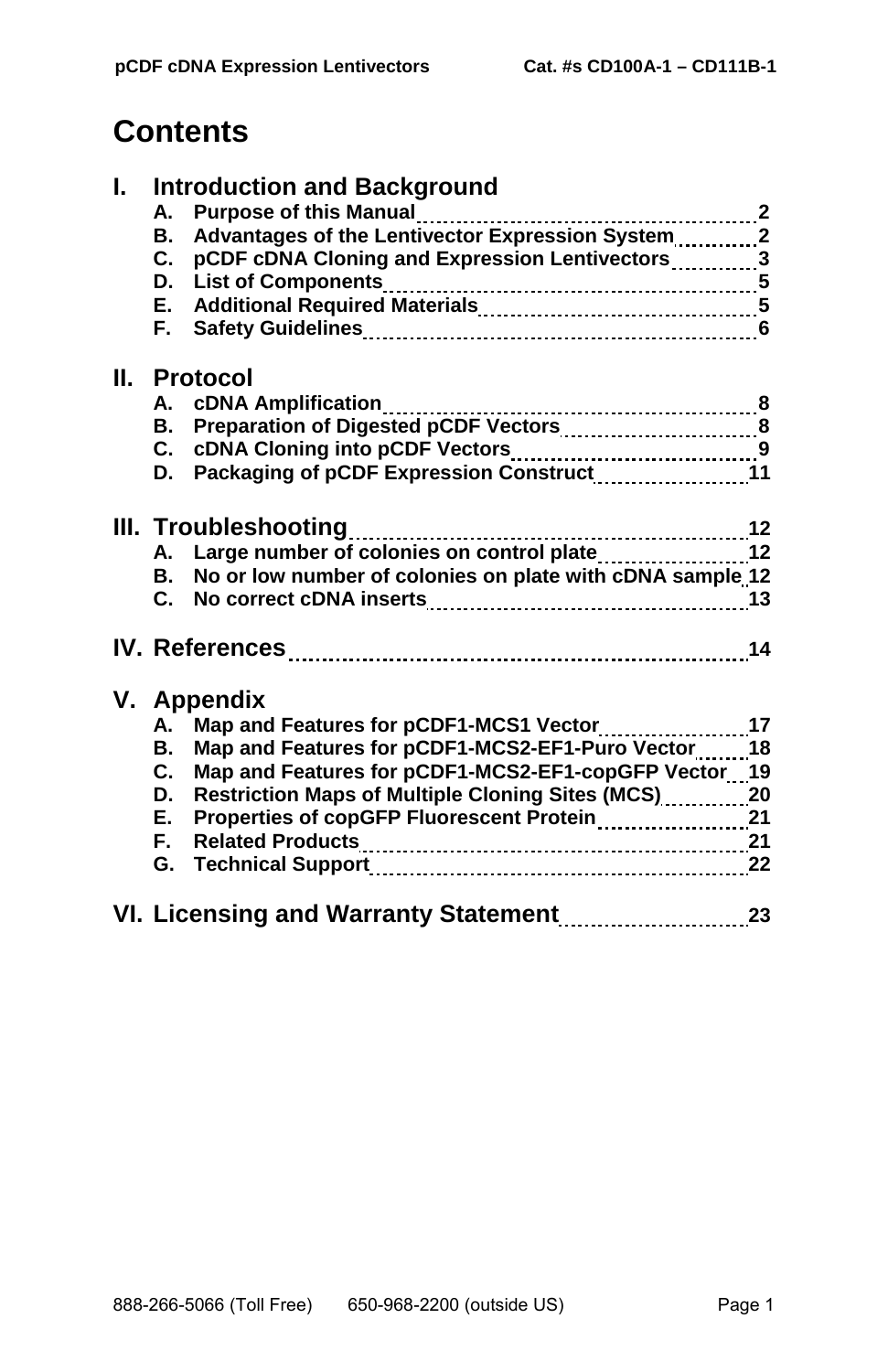## **I. Introduction and Background**

## **A. Purpose of this Manual**

This manual provides details and information necessary to generate expression constructs of your gene of interest in the pCDF lentivectors. Specifically, it provides critical instructions on amplification and cloning the cDNA into the pCDF Vectors, and verifying final expression constructs. This manual does not include information on packaging the pCDF expression constructs into pseudotyped viral particles or transducing your target cells of choice with these particles. This information is available in the user manual Lentivector Expression Systems: Guide to Packaging and Transduction of Target Cells, which is available on the SBI website [\(www.systembio.com](http://www.systembio.com/)). Before using the reagents and material supplied with this system, please read the entire manual.

## **B. Advantages of the Lentivector Expression System**

Lentiviral expression vectors are the most effective vehicles for delivering and expression of a gene of interest to almost any mammalian cell—including non-dividing cells and model organisms (C.A. Machida, 2003; M. Federico, 2003; W. C. Heiser, 2004). As with standard plasmid vectors, it is possible to introduce lentivector expression constructs in plasmid form into the cells with low-tomedium efficiency using conventional transfection protocols. However, by packaging the lentivector construct into viral particles, you can obtain highly efficient transduction of expression constructs—even with the most difficult to transfect cells, such as primary, stem, and differentiated cells. The expression construct transduced in target cells is integrated into genomic DNA and provides stable, long-term expression of the target gene.

The lentiviral cDNA expression system consists of three main components:

- (1) The lentiviral expression vector (*e.g.*, pCDF1-MCS2-EF1-Puro)
- (2) The lentiviral packaging plasmids (*e.g.*, pPACKF1™ Packaging Plasmid mix)
- (3) A pseudoviral particle producer cell line (*e.g.*, 293TN cells)

The expression lentivector contains the genetic elements responsible for packaging, transduction, stable integration of the viral expression construct into genomic DNA, and expression of the target gene sequence. The packaging vector provides all the proteins essential for transcription and packaging of an RNA copy of the expression construct into recombinant viral particles. To produce a high titer of viral particles, expression and packaging vectors are transiently co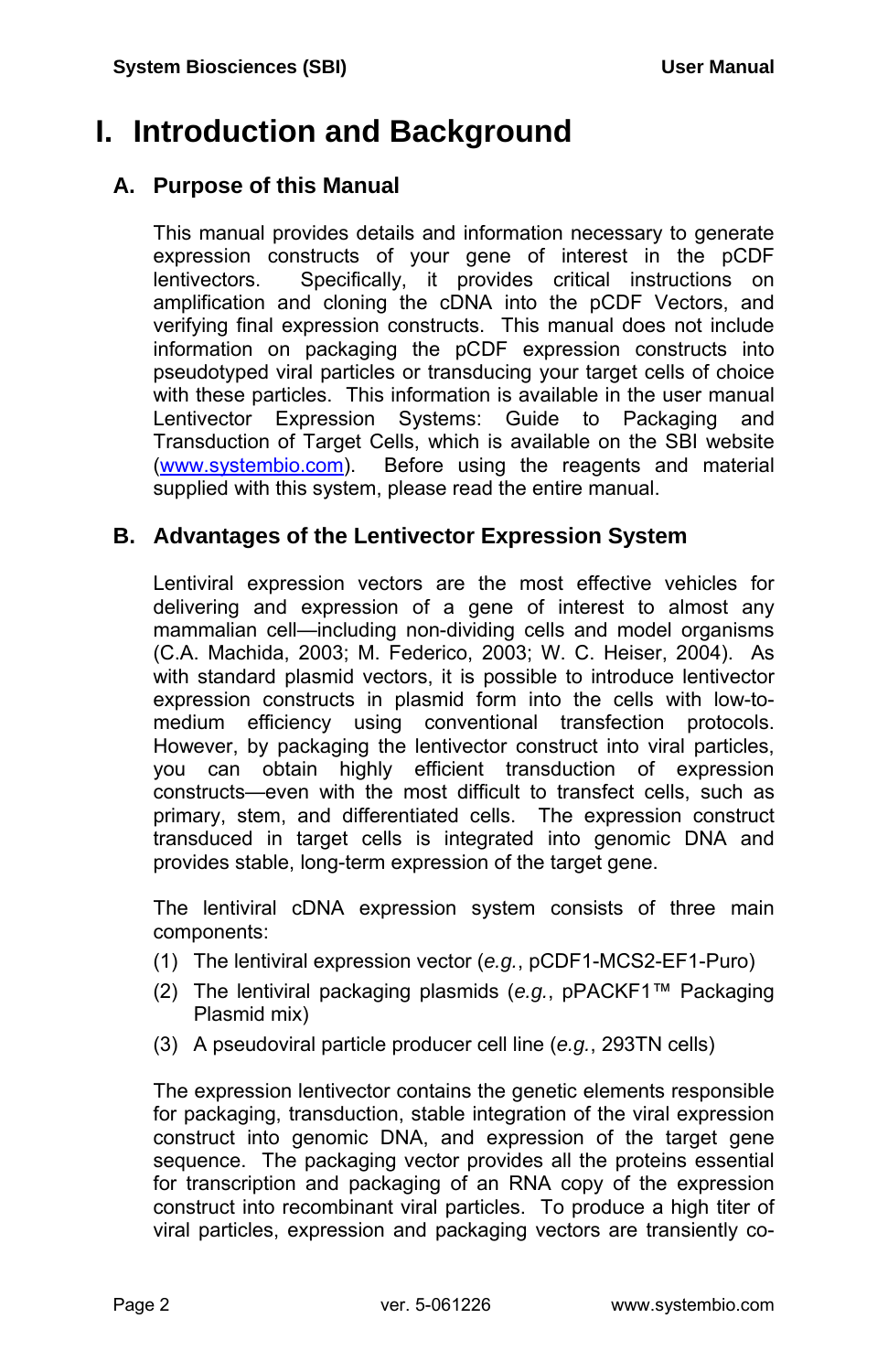transfected into producer mammalian cells (*e.g.*, HEK 293 cells). For a detailed description of SBI's Lentivector expression system, please refer to the Lentivector Expression Systems user manual.

SBI's novel pCDF Vectors are derived from feline immunodeficiency virus (FIV; Poeschla, 2003; for Safety Guidelines when working with these vectors, see section G). These pCDF Vectors, developed at SBI, are self-inactivating as a result of a deletion in the U3 region of 3' ΔLTR (see Appendix for Vector Features). Upon integration into the genome, the 5' LTR promoter is inactivated, which prevents formation of replication-competent viral particles.

When expressed, the hybrid CMV/FIV 5' LTR drives high level transcription of the viral construct and produces a transcript that contains all the necessary functional elements (*i.e.*, Psi, RRE, and cPPT) for efficient packaging. When this construct is expressed in HEK 293 cells that also express viral coat proteins (*i.e.*, a packaging cell line), the pCDF transcripts are efficiently packaged into pseudoviral particles. After isolation, these pseudoviral particles containing the RNA version of the pCDF expression cassette can be efficiently transduced into any mammalian target cells. Following transduction into the target cells, this expression cassette is reverse transcribed and integrated into the genome of the target cell. The pCDF Vectors also contain a bacterial origin of replication and ampicillin resistance (Amp<sup>R</sup>) gene for propagation and selection in *E. coli*. The pCDF1-MCS2-EF1-Puro Vector (Cat. # CD110B-1) contains a puromycin resistance gene, under the control of a constitutive EF1 promoter and a WPRE regulatory element, to enable selection of target cells stably expressing the cDNA template. The pCDF1-MCS2-EF1-copGFP Vector (Cat. # CD111B-1) contains a copGFP gene under the control of a EF1 promoter and WPRE element. CopGFP is a novel fluorescent protein ,derived from copepod plankton (Panalina sp.), which is similar to EGFP but has a brighter color This gene serves as a reporter for the transfected or transduced cells.

## **C. pCDF Cloning and Expression Lentivectors**

The FIV derived pCDF vectors contain the following features:

- **CMV promoter—**promotes a high level of expression of your gene of interest in a wide variety of cell lines.
- **Multiple Cloning Site (MCS)—for cloning the gene of interest in** MCS located downstream of CMV promoter.
- **WPRE element**—enhances stability and translation of the CMVdriven transcripts.
- **SV40 polyadenylation signal**—enables efficient termination of transcription and processing of recombinant transcripts.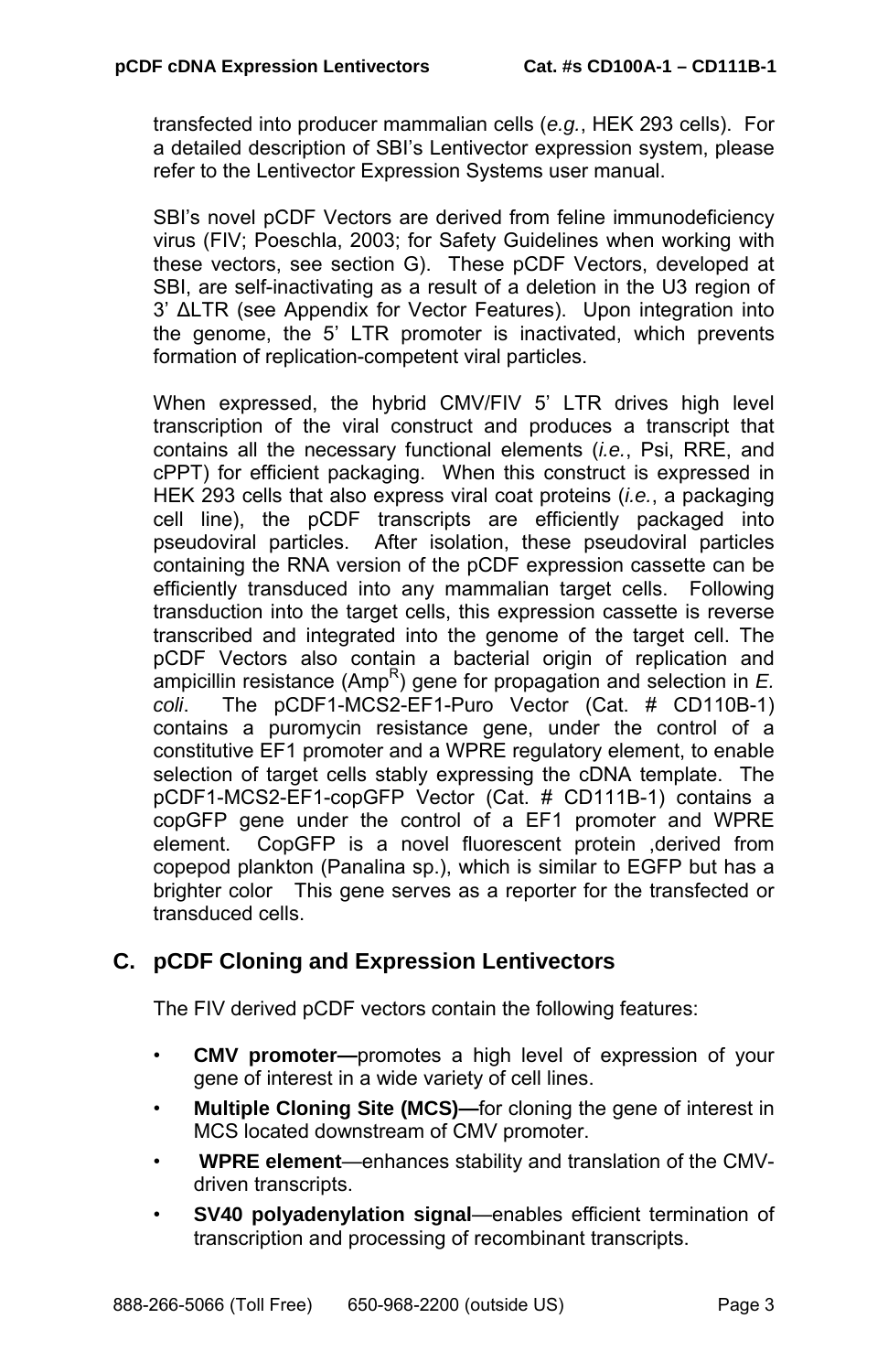- **Optional second expression cassette**—provides expression of puromycin resistance gene or copGFP reporter under control of constitutive elongation factor 1 (EF1) promoter for selection or FACS analysis of transduced cells.
- **Hybrid CMV-5LTR promoter**—provides a high level of expression of the full-length viral transcript in producer 293 cells.
- **Genetic elements (cPPT, GAG, LTRs)**—necessary for packaging, transducing, and stably integrating the viral expression construct into genomic DNA.
- **SV40 origin**—for stable propagation of the pCDF plasmid in mammalian cells.
- **pUC origin**—for high copy replication and maintenance of the plasmid in *E.coli* cells.
- **Ampicillin resistance gene**—for selection in *E.coli* cells.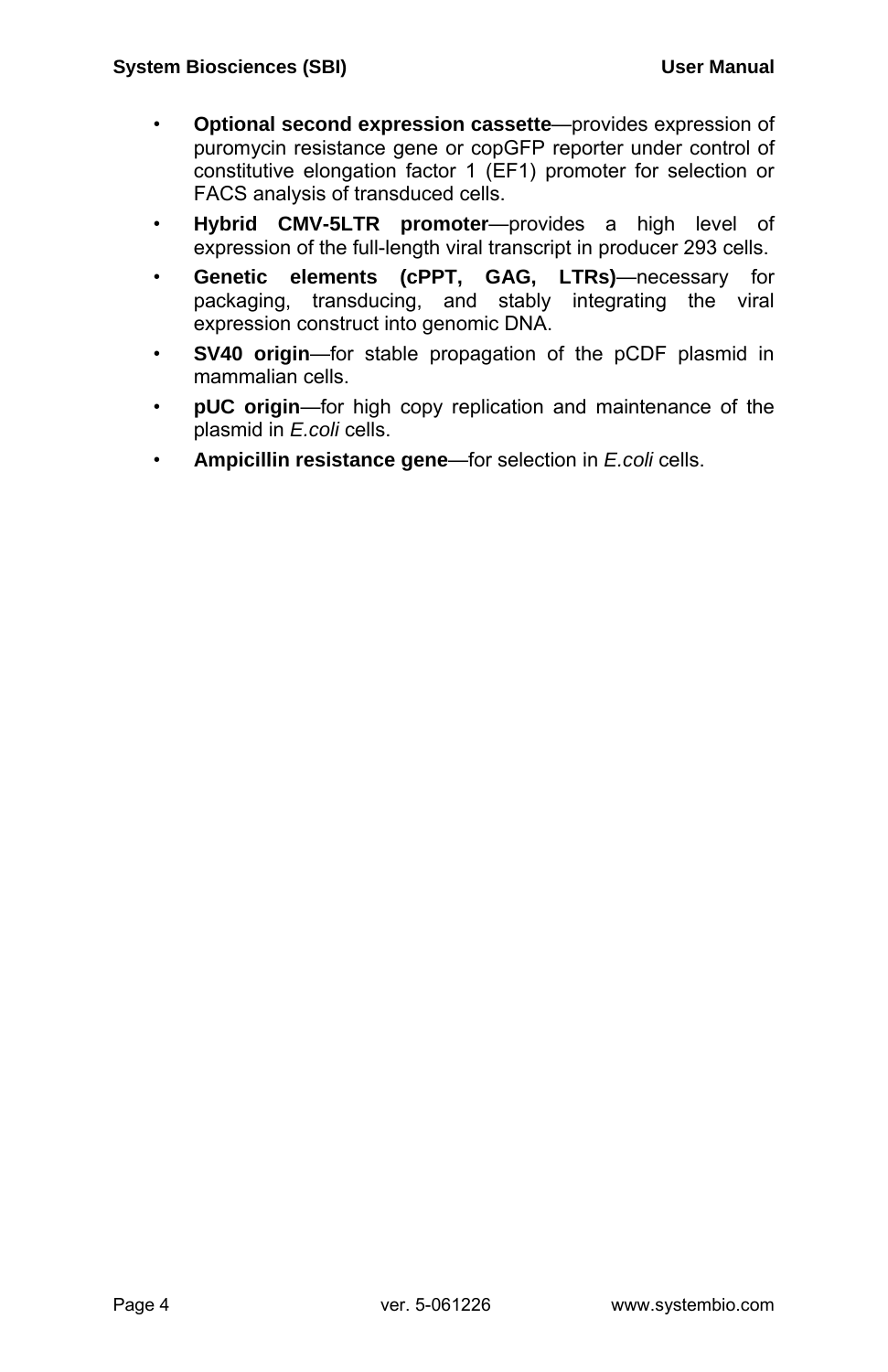## **D. List of Components**

#### **pCDF cDNA Cloning and Expression Lentivectors:**

| Component                         | Conc. | <b>Amount</b>    |
|-----------------------------------|-------|------------------|
| pCDF1-MCS2-EF1-copGFP             |       | Cat. #: CD111B-1 |
| pCDF1-MCS2-EF1-Puro               |       | Cat. #: CD110B-1 |
| pCDF1-MCS1 cDNA Expression Vector |       | Cat. #: CD100A-1 |

| pCDF cDNA Expression Vector | $0.5 \mu g/\mu l$ | $20 \mu g$ |
|-----------------------------|-------------------|------------|

All plasmids are shipped at a concentration of 0.5  $\mu$ g/ $\mu$ l and an amount of 20 μg. All kits are shipped in dry ice and should be stored at -20°C upon receipt. Properly stored kits are stable for 12 months from the date received.

## **E. Additional Required Materials**

### **For Cloning**

- Restriction enzymes for digestion of the vectors and/or inserts (Recommended: New England BioLabs enzymes)
- High Fidelity Long-distance PCR enzymes
- T4 DNA Ligase and ligation reaction buffer (Recommended: New England BioLabs T4 DNA Ligase (400 U/μl), Cat. # M0202S. Dilute to 40 U/μl with the provided 1X reaction buffer just before use)
- High efficiency competent *E. coli* cells (RecA<sup>-</sup>) (Recommended: Invitrogen One Shot OmniMAX 2 competent cells, Cat. # C8540-03)
- Petri plates containing LB Agar media with 50 μg/ml Ampicillin

## **For Screening Inserts and Sequencing**

- Taq DNA polymerase, reaction buffer, and dNTP mix (Recommended: Clontech Titanium™ Taq DNA polymerase, Cat. # 639208)
- PCR machine
- 2-3% 1X TAE Agarose gel

## **For Purifying cDNA Constructs after Cloning**

- Plasmid purification kit (Recommended: QIAGEN Endotoxin-free Plasmid Kit. The following kit combinations can be used for Midi scale (up to 200  $\mu$ g of plasmid DNA) preparation of endotoxin-free DNA:
	- $\triangleright$  QIAfilter Plasmid Midi Kit, Cat. # 12243, and EndoFree Plasmid Maxi Kit, Cat. # 12362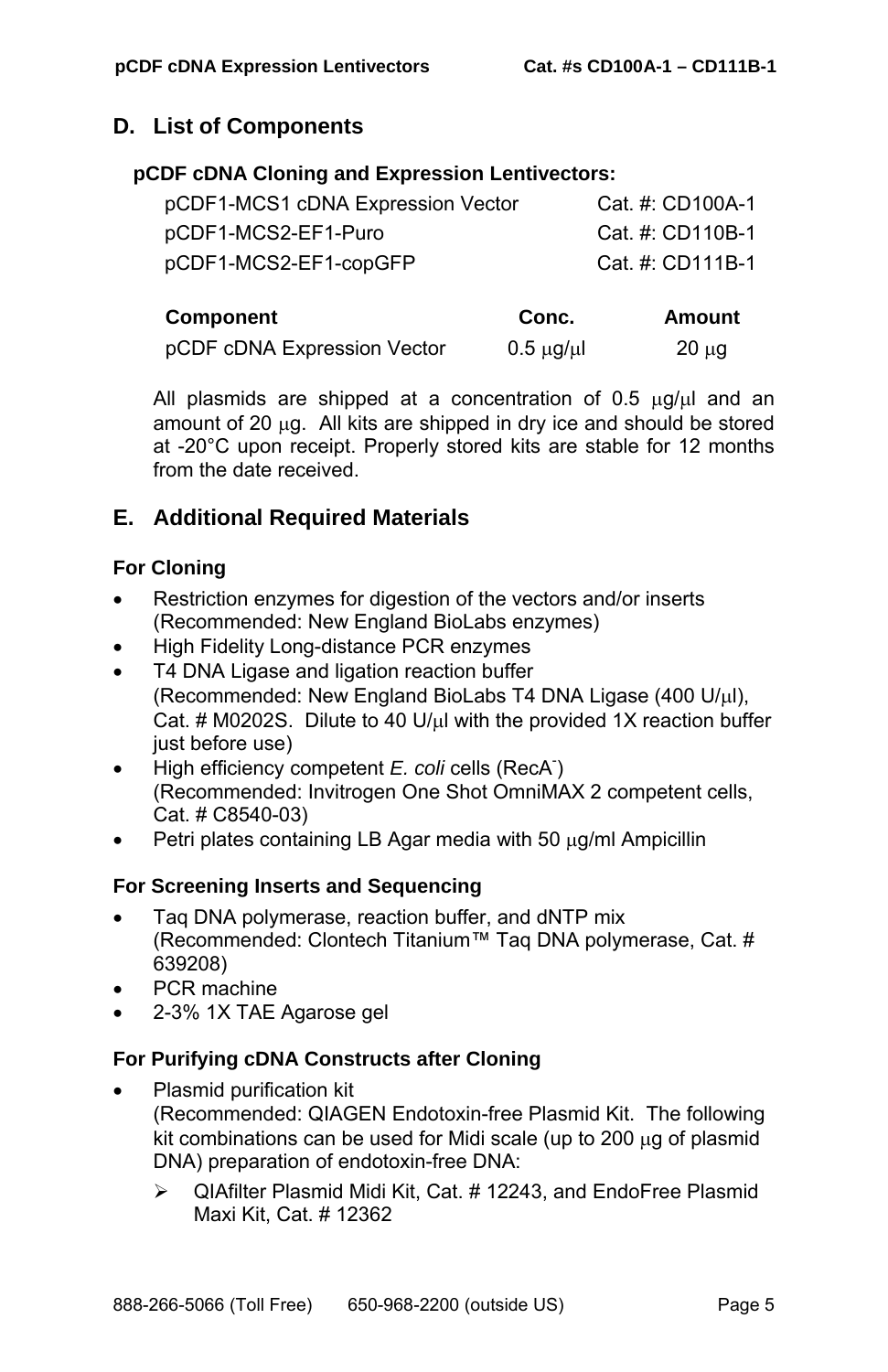$\triangleright$  QIAfilter Plasmid Midi Kit, Cat. # 12243, and EndoFree Plasmid Buffer Set, Cat. # 19048

Please visit the QIAGEN website to download the specialized protocol that is not contained in the current user manual:

¾ <http://www1.qiagen.com/literature/protocols/pdf/QP15.pdf>

## **For Transfection of pCDF Constructs into Target Cells**

• Transfection Reagent (Recommended: Invitrogen Lipofectamine 2000, Cat. # 11668-027)

## **For Packaging of pCDF Constructs in Pseudoviral Particles**

- In order to package your pCDF cDNA constructs into VSV-G pseudotyped viral particles, you will need to purchase the pPACKF1 Lentivector Packaging Kit (Cat. # LV100A-1). The protocol for packaging and transduction of packaged pseudoviral particles is provided in the User Manual for the Lentivector Expression System.
- 293 Producer Cell Line (Recommended: SBI 293TN Cell Line, Cat. # LV900A-1 or ATCC 293 Cells, Cat. # CRL-11268)
- Transfection Reagent (Recommended: Invitrogen Lipofectamine, Cat. # 18324-111 and
- Plus Reagent, Cat. # 11514-015)

## **F. Safety Guidelines**

SBI's Expression lentivectors together with the pPACK packaging plasmids comprise the third-generation lentiviral expression system. The original FIV expression system was developed by Eric M. Poeschla, David J. Looney, and Flossie Wong-Staal at UCSD (Poeschla, 1998; Poeschla 2003). The feline immunodeficiency virus (FIV) was originally isolated from cat blood. Despite common close exposure of humans to FIV through contact with domestic cats (including bites, scratches, etc.), no human infection or disease has ever been associated with FIV (Poeschla, 2003).

Both FIV-based and HIV-based lentivector systems are designed to maximize their biosafety features, which include:

- A deletion in the enhancer of the U3 region of 3'ΔLTR ensures self-inactivation of the lentiviral construct after transduction and integration into genomic DNA of the target cells.
- The RSV promoter (in HIV-based vectors) and CMV promoter (in FIV-based vectors) upstream of 5'LTR in the lentivector allow efficient Tat-independent production of viral RNA, reducing the number of genes from HIV-1 that are used in this system.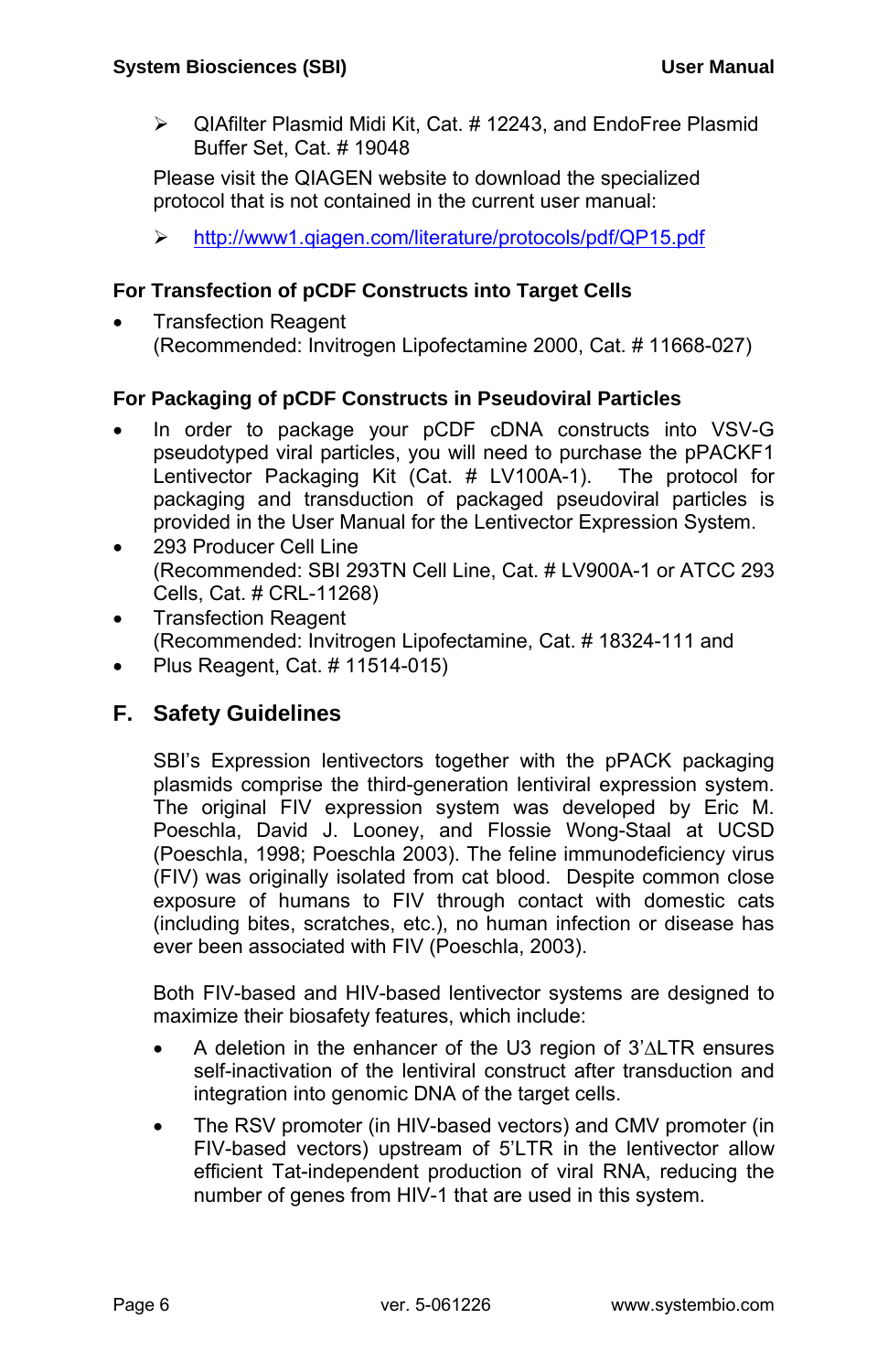- Number of lentiviral genes necessary for packaging, replication and transduction is reduced to three (*gag, pol, rev*), and the corresponding proteins are expressed from different plasmids (for HIV-based packaging plasmids) lacking packaging signals and share no significant homology to any of the expression lentivectors, pVSV-G expression vector, or any other vector, to prevent generation of recombinant replication-competent virus.
- None of the HIV-1 genes (*gag, pol, rev)* will be present in the packaged viral genome, as they are expressed from packaging plasmids lacking packaging signal—therefore, the lentiviral particles generated are replication-incompetent.
- Pseudoviral particles will carry only a copy of your expression construct.

Despite the above safety features, use of SBI's lentivectors falls within NIH Biosafety Level 2 criteria due to the potential biohazard risk of possible recombination with endogenous viral sequences to form self-replicating virus, or the possibility of insertional mutagenesis. For a description of laboratory biosafety level criteria, consult the Centers for Disease Control Office of Health and Safety Web site at <http://www.cdc.gov/od/ohs/biosfty/bmbl4/bmbl4s3.htm>. It is also important to check with the health and safety guidelines at your institution regarding the use of lentiviruses and always follow standard microbiological practices, which include:

- Wear gloves and lab coat all the time when conducting the procedure.
- Always work with pseudoviral particles in a Class II laminar flow hood.
- All procedures are performed carefully to minimize the creation of splashes or aerosols.
- Work surfaces are decontaminated at least once a day and after any spill of viable material.
- All cultures, stocks, and other regulated wastes are decontaminated before disposal by an approved decontamination method such as autoclaving. Materials to be decontaminated outside of the immediate laboratory area are to be placed in a durable, leakproof, properly marked (biohazard, infectious waste) container and sealed for transportation from the laboratory.
- Please keep in mind that pCDF vectors are integrated into genomic DNA and could have a risk of insertional mutagenesis.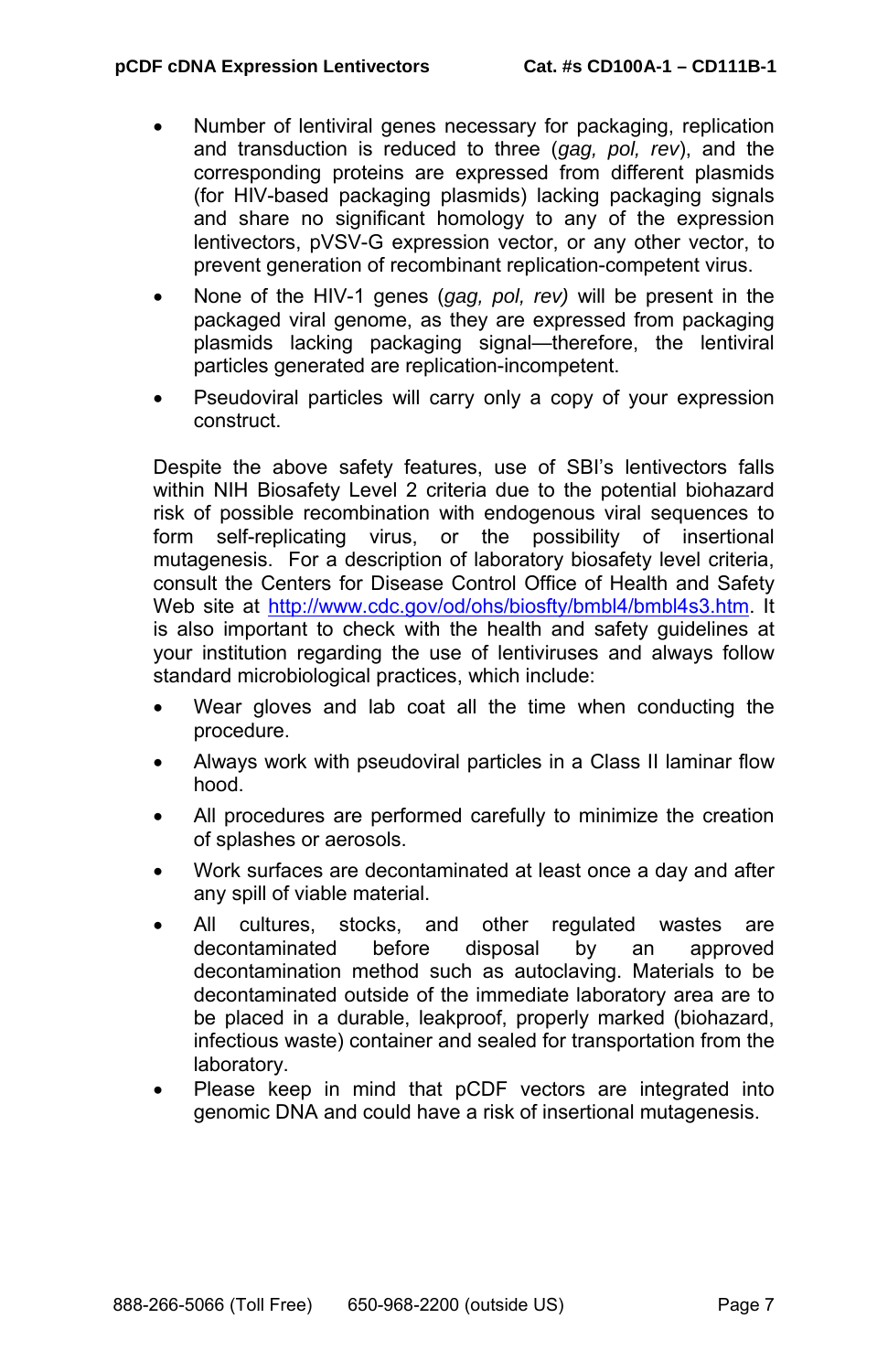## **II. Protocol**

The following section provides general guidelines for the cloning of cDNA, amplified by PCR, into pCDF vectors.

## **A. cDNA Amplification**

Full-length cDNA fragments can be recloned from another plasmid or amplified by PCR. PCR-based cloning is the most convenient way for full-length cDNA cloning in pCDF vectors. The cDNA lentivector does not contain an ATG initiation codon. A translation initiation sequence must be incorporated in the insert cDNA if the cDNA fragment to be cloned does not already have an ATG codon. We also recommend including a Kozak sequence (*i.e.* GCCACC) before the ATG for optimal translation. For amplification of the target cDNA fragment, design a 5'-primer (containing a Kozak sequence and ATG codon) and 3'-primer with unique restriction sites present in the MCS of the pCDF vector but not present in the cDNA sequence. Amplify the cDNA fragment by high fidelity long-distance PCR using about 200 ng of plasmid template DNA and a minimum number of cycles (usually 12-15 cycles), purify, digest the amplified product with endspecific restriction enzyme(s) and purify the digested PCR product in a 1.2% agarose gel to prevent contamination with the original plasmid used for amplification.

## **B. Preparation of Digested pCDF Vector**

Digest pCDF vector with the corresponding restriction enzymes used for preparation of cDNA fragments, and verify complete digestion of the vector by agarose gel electrophoresis. We suggest that you perform only preparative gel purification of the digested vector if more than one restriction enzyme is used. If you use a single restriction enzyme, dephosphorylation and gel purification of vector is necessary to reduce the background in the vector ligation step.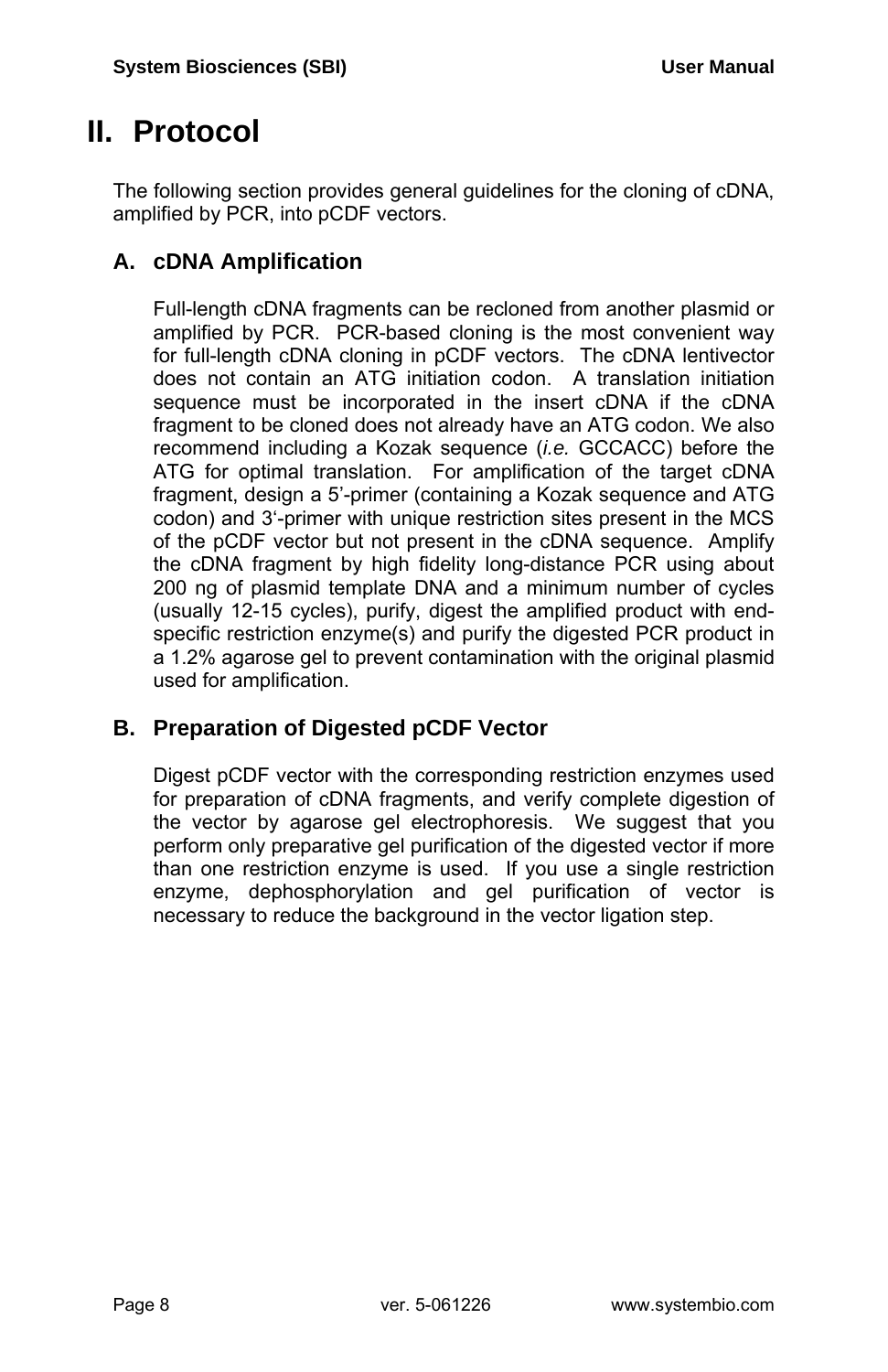## **C. Cloning of cDNA into pCDF Vector**

The optimal insert-to-vector molar ratio may be different for different inserts. Always try at least two different ratios (*e.g.*, 10:1 and 30:1) for each experiment. Also make sure to include one negative control reaction, which contains only the digested vector.

### **1. Ligation of cDNA to Vector**

- a. Dilute the gel-purified digested vector to 10 ng/μl.
- b. Set up 10 μl ligation reactions for each sample and control, as follows:

| 1.0 ul     | Digested pCDF Vector (10 ng/µl)                       |
|------------|-------------------------------------------------------|
| 7.0 ul     | cDNA insert (usually 15-50 ng) or Nuclease-free water |
| 1.0 ul     | 10X T4 DNA Ligase Buffer                              |
| 1.0 ul     | T4 DNA ligase $(40 \text{ U/}\mu\text{I})$            |
| 10.0 $\mu$ | Total volume                                          |

c. Incubate the ligation reaction at 16°C for 2-5 hrs, if it is stickyend ligation. For blunt-end ligation, an overnight incubation time is recommended.

#### **2. Transform** *E. coli* **with the ligation product**

Transform competent cells (with a transformation efficiency of at least 1x10<sup>9</sup> colonies/µg pUC19) with the whole ligation reaction (10 μl) following the protocol provided with the competent cells. Plate the transformed bacteria on LB-Ampicillin agar plates.

#### **3. Identify Clones with the cDNA Insert**

- a. Depending on the ratio of colony numbers for the cDNA sample vs. the negative control sample, randomly pick 5 or more wellisolated colonies and grow each clone in 100 μl of LB Broth with 75  $\mu$ g/ml ampicillin at 37°C for 2 hours with shaking.
- b. Use 1 μl of each bacterial culture for screening cDNA inserts by PCR and continue to grow the culture for another 4 hours. Store the culture at 4°C.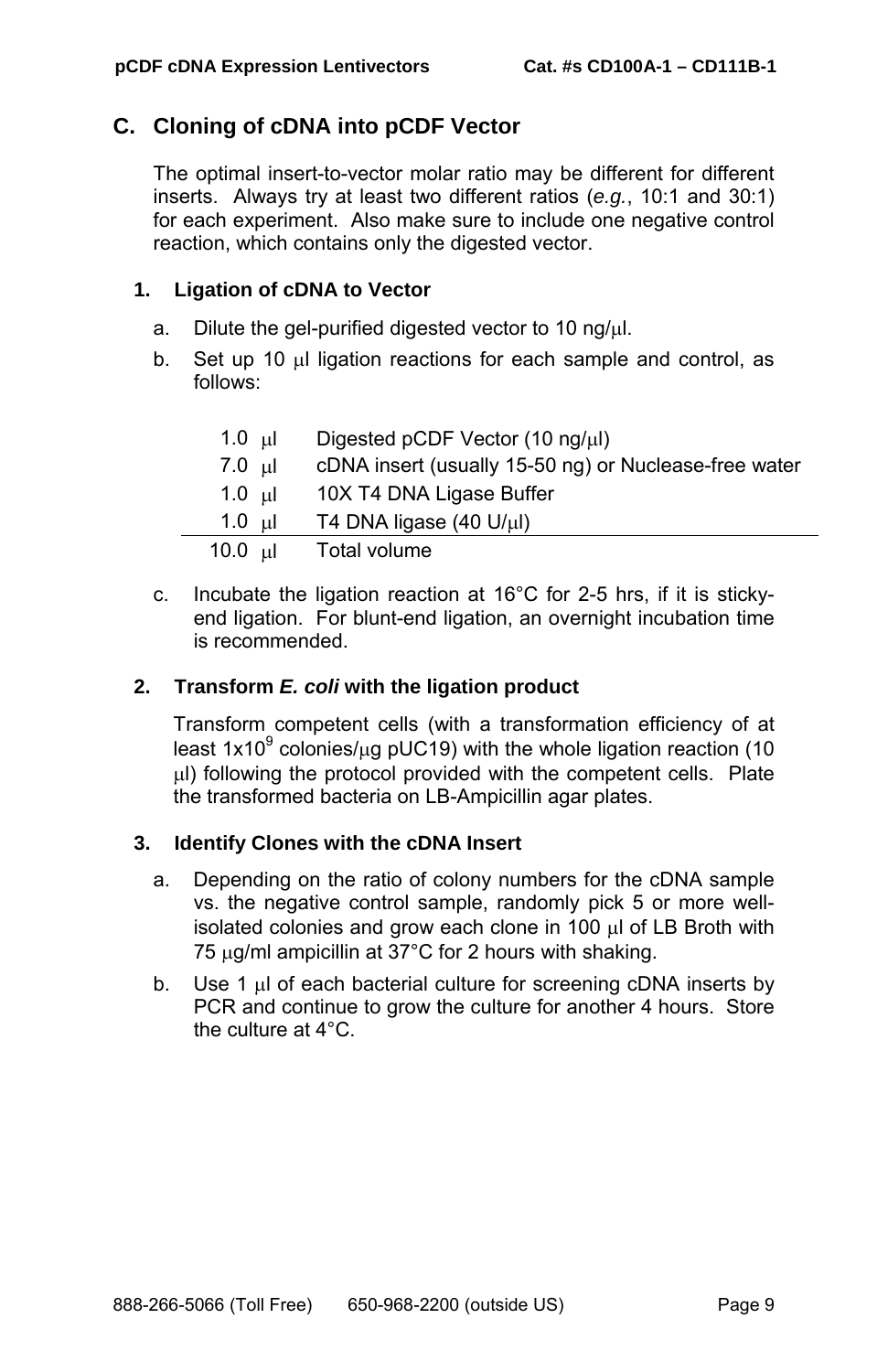c. Prepare a PCR Master Mix with PCR primers flanking the cDNA insert:

| 1 rxn             | $10$ rxn        | Composition                         |
|-------------------|-----------------|-------------------------------------|
| $0.5$ µl          | 5 ul            | PCR primer 1 (10 $\mu$ M)           |
| $0.5 \text{ \mu}$ | $5 \text{ ul}$  | PCR primer $2(10 \mu M)$            |
| $0.5$ ul          | 5 <sub>µ</sub>  | 50X dNTP mix (10 mM of each)        |
| $2.5$ ul          | $25 \text{ ul}$ | 10X PCR Reaction Buffer             |
| 19.5 $\mu$        | 195 µl          | Deionized water                     |
| $0.5$ ul          | $5 \mu$         | Taq DNA polymerase (approx. 5 U/µl) |
| 24.0 $\mu$        | 240 µl          | Total volume                        |

- d. Mix the master mix very well and aliquot 24 μl into each well of 96-well PCR plate or individual tubes.
- e. Add 1 μl of each bacterial culture from step (b) into each well (or tube).
- f. Proceed with PCR using the following program:

| $94^{\circ}$ C, 4 min                                                        | 1 cycle   |
|------------------------------------------------------------------------------|-----------|
| 94°C, 0.5 min, then 68°C, 1 min/1 kb*.                                       | 25 cycles |
| $68^{\circ}$ C, 3 min                                                        | 1 cycle   |
| * depending on the size of final PCR product, use shorter or<br>longer time. |           |

g. Take 5 μl of the PCR reaction and run it on a 1.2% agarose/EtBr gel in 1X TAE buffer to identify clones with correct insert.

Grow a positive clone with the cDNA insert in an appropriate amount of LB-Amp Broth, and purify the construct using an endotoxin-free plasmid purification kit (see Section I.E).

Confirm identity of the cDNA insert by sequence analysis of the construct using the one of the PCR primers. Alternatively, you may use the following sequencing primer which is located upstream of the MCS: 5'-CACGCTGTTTTGACCTCCATAGA-3'.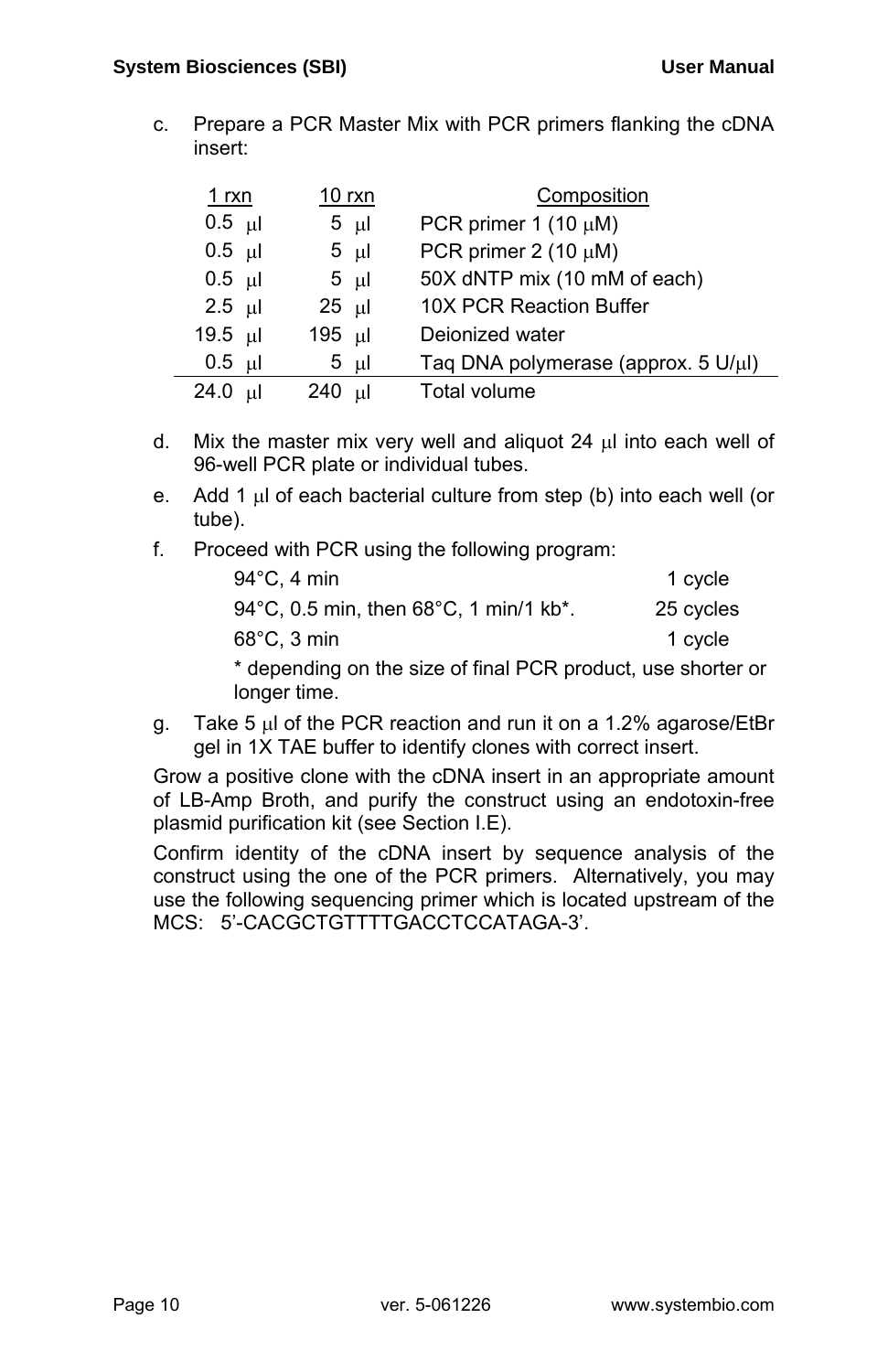### **D. Packaging of the pCDF expression constructs into pseudoviral particles**

If you are planning to create a stably transduced cell line expressing your gene of interest, you first need to package the cDNA lentiviral construct into lenti pseudoviral particles. For this purpose, you will need to purchase the pPACKF1 Lentivector Packaging Kit from SBI (see Appendix). Figure 3 schematically shows all steps which need to be performed in order to generate pseudoviral packaged cDNA expression constructs.



**Fig. 3.** Schematic presentation of the packaging procedure for lentivector expression constructs and making of stable cell lines.

The Lentivector Expression System User Manual includes the procedural information for packaging and transducing the expression constructs. This user manual is also available on the SBI web site [\(www.systembio.com](http://www.systembio.com/)). Although you can create stable transfectants with the lentiviral construct using standard transfection and selection protocols, transduction of the lentiviral cDNA construct using packaged pseudoviral particles is the most efficient way to deliver cDNA constructs in a wide range of cells, including dividing, nondividing, and hard-to-transfect cells.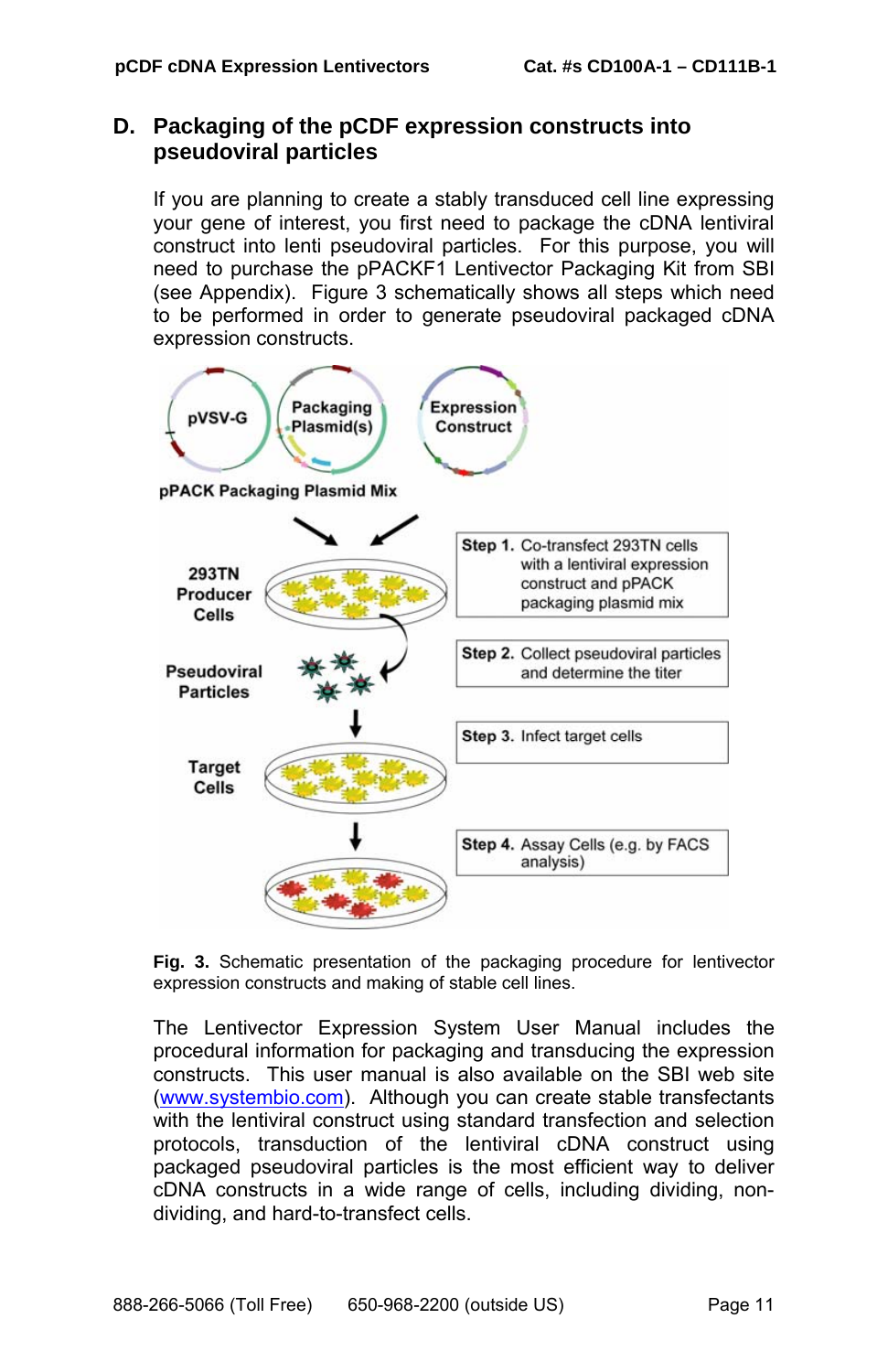## **III. Troubleshooting**

#### **A. Large number of colonies on negative control plate**

If you see that the colony number on the negative control plates (no insert) is equal or more than on the plate with the cDNA sample, there is probably undigested plasmid contamination. Check your digestion conditions, and repeat digestion with an increased concentration of restriction enzyme(s) or use a longer reaction time. For best results, gel-purify and dephosphorylate the vector after single enzyme digestion. Also, check the sequences of the PCR primers in order to be sure that the necessary restriction sites are present.

#### **B. No or low number of colonies on plate with cDNA sample**

The efficiency of cDNA cloning in pCDF vector depends on many factors, including size, purity, integrity, modification of insert, selection of restriction sites, etc. If your cDNA sample ligation resulted in only a few colonies, please continue with PCR screening first. If none of these few colonies has the right insert, or you did not get any colonies at all, it may be caused by:

#### **1. Inappropriate ratio of insert-to-vector**

Not enough or too much insert could inhibit the ligation reaction. Try a different ratio of insert-to-vector to optimize the ligation reaction. Sometimes, the yield of the ligation reaction may also be improved by increasing both the insert and vector amounts.

#### **2. Low ligation efficiency**

| a. | Inactive ligase and /or<br>ligase reaction buffer | Test your ligase and reaction<br>buffer for activity using different<br>vector and insert. Replace the<br>reagents if they are proven inactive. |
|----|---------------------------------------------------|-------------------------------------------------------------------------------------------------------------------------------------------------|
| b. | Ligation inhibitors<br>are present                | EDTA and high salt may inhibit the<br>ligation reaction.                                                                                        |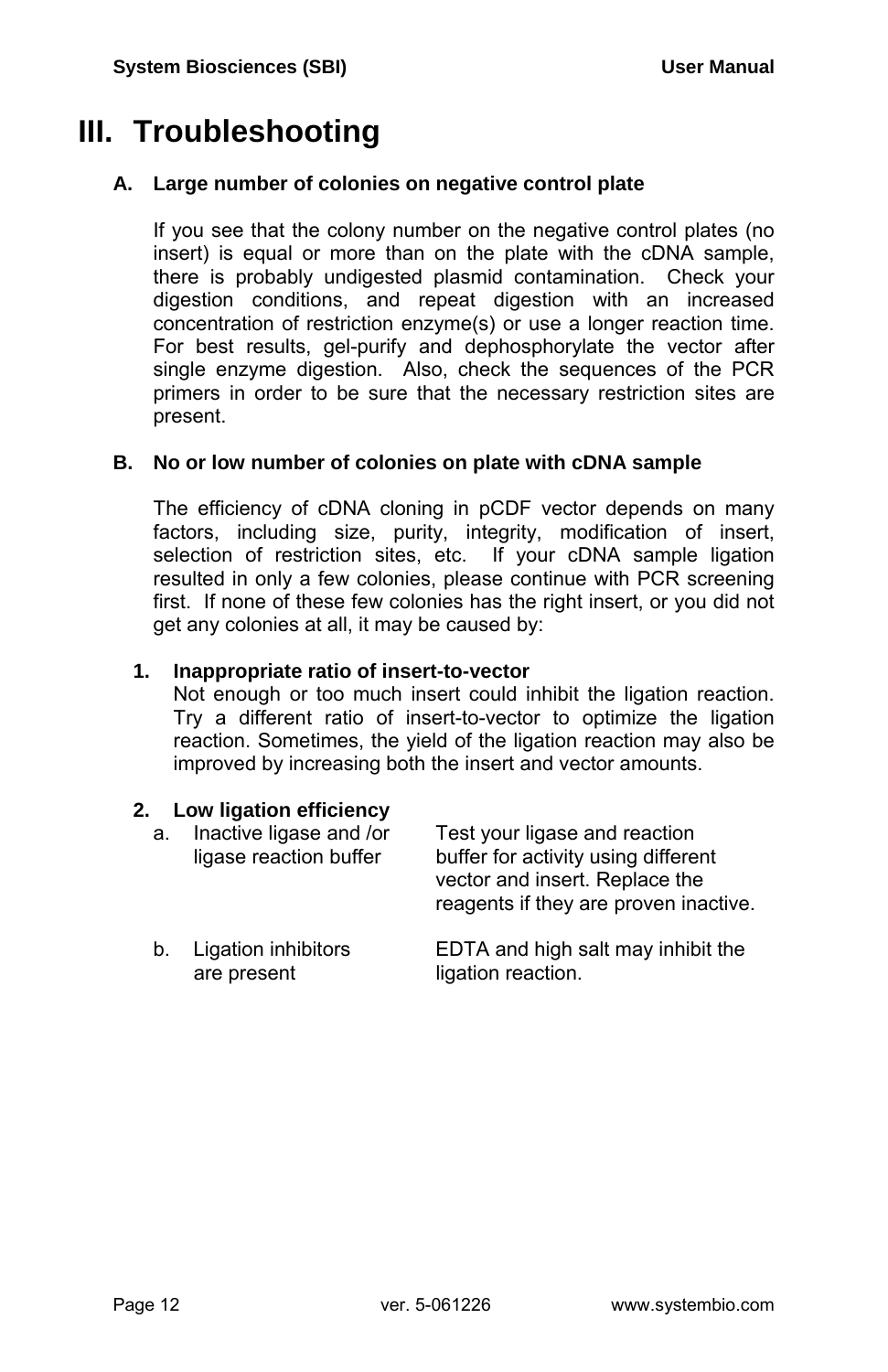#### **3. Low transformation efficiency**

| а. | Low quality or poor<br>handling of competent<br>cells | Handle the competent cells gently.<br>Many cells do not allow re-freezing<br>after thawed. Quality of competent<br>cells may be tested by transforming a<br>circular plasmid to determine cells'<br>competency. Use competent cells<br>with a transformation efficiency of at<br>least $1x10^9$ colonies/ $\mu$ g of pUC19<br>plasmid. |
|----|-------------------------------------------------------|----------------------------------------------------------------------------------------------------------------------------------------------------------------------------------------------------------------------------------------------------------------------------------------------------------------------------------------|
|    | Wrong antibiotic or too                               | The plates used for cloning should                                                                                                                                                                                                                                                                                                     |

b. Wrong antibiotic or too The plates used for cloning should much antibiotic in the contain 50-100  $\mu$ g/ml ampicillin in the media. media.

### **C. No correct cDNA inserts**

If the colony number for the cDNA sample is more than for the negative control sample (*i.e.* vector only), but you failed to amplify cDNA insert, it could be that:

| 1. | Inactive Tag polymerase<br>or reaction buffer | Test the activity of the PCR master<br>mix by amplifying cDNA from original<br>template. Replace the PCR reagents<br>if they are proven inactive. |
|----|-----------------------------------------------|---------------------------------------------------------------------------------------------------------------------------------------------------|
| 2. | Wrong primer was used                         | Make sure you are using the correct<br>primers for the specific orientation of<br>cDNA insert.                                                    |
| 3. | Not enough clones were<br>screened            | Pick more colonies for screening.                                                                                                                 |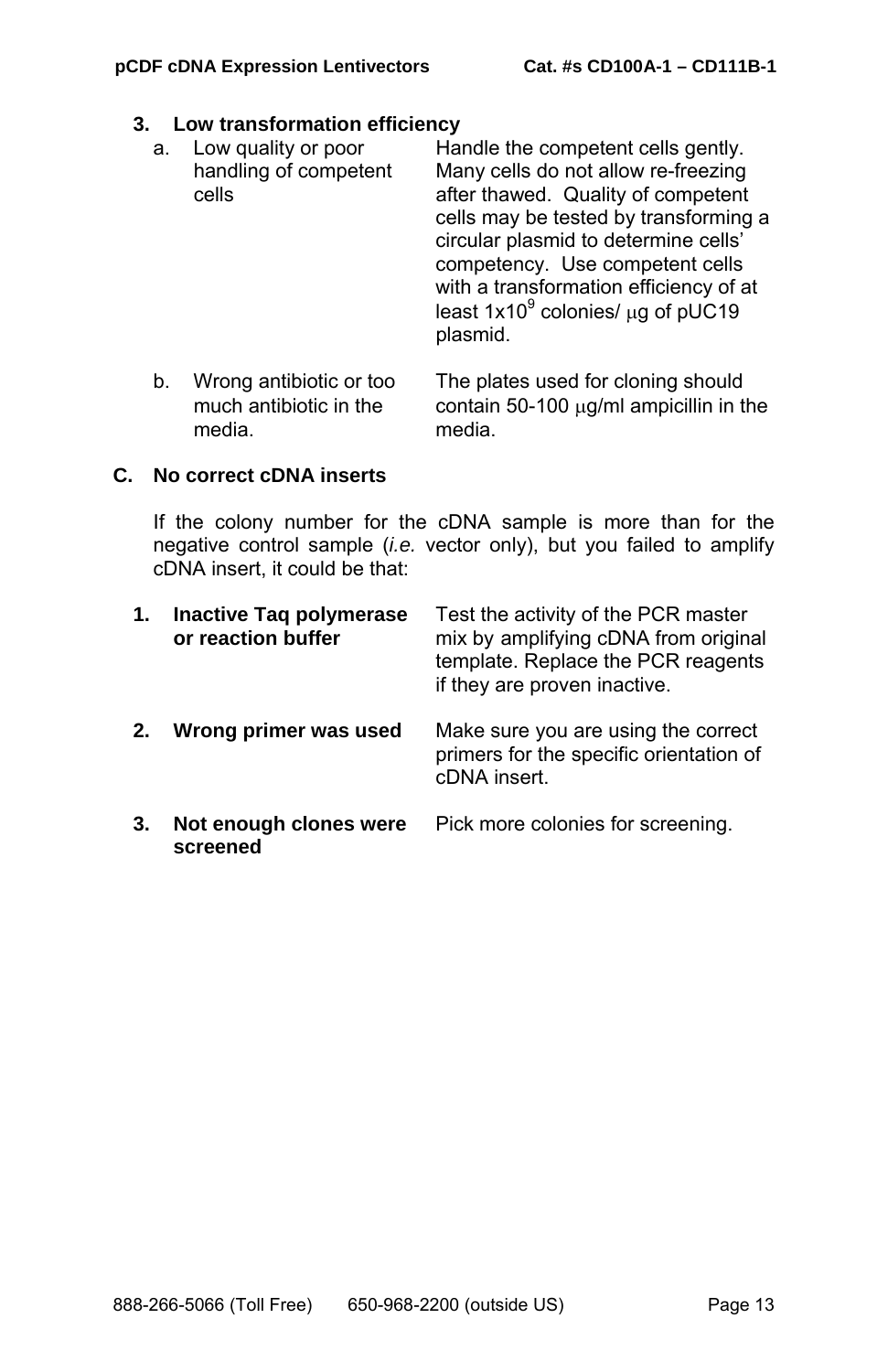## **IV. References**

Buchschacher, G.L., and Wong-Staal, F. (2000) Development of lentiviral vectors for gene therapy for human diseases. Blood. 95:2499-2504.

Burns, J.C., Friedmann, T., Driever, W., Burrascano, M., and Yee, J.K. (1993) Vesicular stomatitis virus G glycoprotein pseudotyped retroviral vectors: concentration to a very high titer and efficient gene transfer into mammalian and non-mammalian cells. Proc. Natl. Acad. Sci. USA. 90:8033-8034.

Cann, A.J.(ed). (2000) RNA Viruses. A Practical Approach. Oxford Univ. Press.

Dull, T., Zufferey, R., Kelly, M., Mandel, R.J., Nguyen, M., Trono, D., and Naldini, L. (1998) A third-generation lentivirus vector with a conditional packaging system. J. Virol. 72:8463-8471.

Gould, D.J. and Favorov, P. (2003) Vectors for the treatment of autoimmune diseases. Gene Therapy 10:912-927.

Lee, N.S., Dohjima, T., Bauer, G., Li, H., Li, M-J., Ehsani, A., Salvaterra, P., and Rossi, J. (2002) Expression of small interfering RNAs targeted against HIV-1 rev transcripts in human cells. Nature Biotechnol. 20:500-505

Morgan, R.A., Cornetta, K. and Anderson, W.F. (1990) Application of the polymerase chain reaction in retroviral-mediated gene transfer and the analysis of gene-marked human TIL cells. Hum. Gene Ther. 1:135-149.

Pfeifer, A., Kessler, T., Yang, M., Baranov, E., Kootstra, N., Cheresh, D.A., Hoffman, R.M. and Verma, I.M. (2001) Transduction of liver cells by lentiviral vectors: Analysis in living animals by fluorescence imaging. Mol. Ther. 3:319- 322.

Qin, X.F., An, D.S., Chen, I.S., and Baltimore, D. (2003) Inhibiting HIV-1 infection in human T cells by lentiviral-mediated delivery of small interfering RNA against CCR5. Proc. Natl. Acad. Sci. USA 100:183-188

Quinn, T.P., and Trevor, K.T. (1997) Rapid quantitation of recombinant retrovirus produced by packaging cell clones. Biotechniques 23:1038-1044.

Sui, G., Soohoo, C. Affar, E.B., Gay, F., Forrester, W.C., and Shi, Y. (2002) A DNA vector-based RNAi technology to suppress gene expression in mammalian cells. Proc. Natl. Acad. Sci. U.S.A 99:5515-5520

Curran MA, Nolan GP. Nonprimate lentiviral vectors. Curr Top Microbiol Immunol. 2002; 261: 75-105.

Curran MA, Nolan GP. Recombinant feline immunodeficiency virus vectors. Preparation and use. Methods Mol Med. 2002; 69: 335-50

Loewen N, Barraza R, Whitwam T, Saenz DT, Kemler I, Poeschla EM. FIV Vectors. Methods Mol Biol. 2003; 229: 251-71.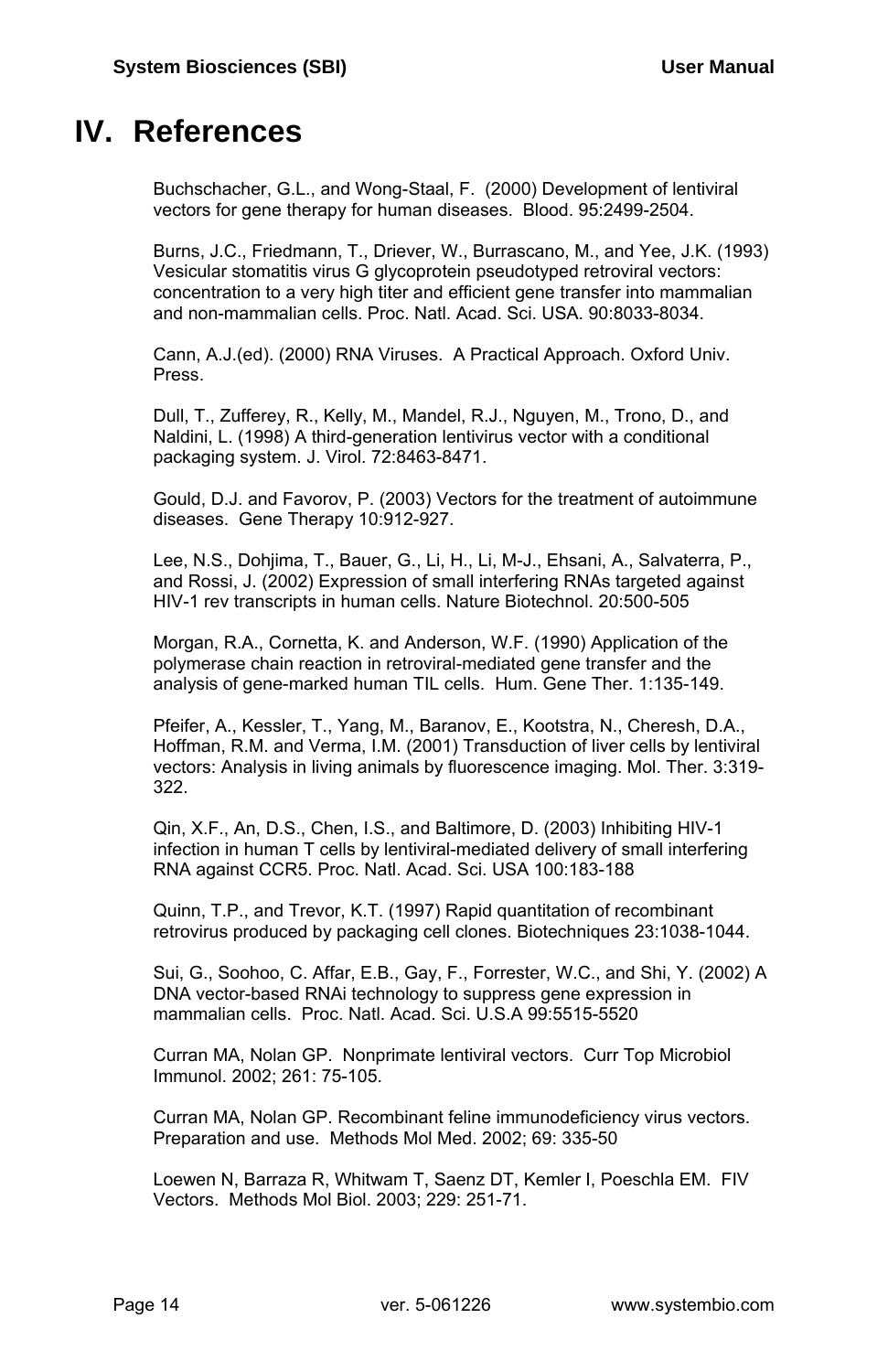Naldini L. Lentiviruses as gene transfer agents for delivery to non-dividing cells. Curr Opin Biotechnol. 1998 Oct; 9(5): 457-63.

Sauter SL, Gasmi M. FIV vector systems. Somat Cell Mol Genet. 2001 Nov; 26(1-6): 99-129.

Alisky JM, Hughes SM, Sauter SL, Jolly D, Dubensky TW Jr, Staber PD, Chiorini JA, Davidson BL. Transduction of murine cerebellar neurons with recombinant FIV and AAV5 vectors. Neuroreport. 2000 Aug 21; 11(12): 2669- 73.

Brooks AI, Stein CS, Hughes SM, Heth J, McCray PM Jr, Sauter SL, Johnston JC, Cory-Slechta DA, Federoff HJ, Davidson BL. Functional correction of established central nervous system deficits in an animal model of lysosomal storage disease with feline immunodeficiency virus-based vectors. Proc Natl Acad Sci U S A. 2002 Apr 30; 99(9): 6216-21.

Crystal RG. Bad for cats, good for humans? Modified feline immunodeficiency virus for gene therapy. J Clin Invest. 1999 Dec; 104(11): 1491-3.

Curran MA, Kaiser SM, Achacoso PL, Nolan GP. Efficient transduction of nondividing cells by optimized feline immunodeficiency virus vectors. Mol Ther. 2000 Jan; 1(1): 31-8.

Derksen TA, Sauter SL, Davidson BL. Feline immunodeficiency virus vectors. Gene transfer to mouse retina following intravitreal injection. J Gene Med. 2002 Sep-Oct; 4(5): 463-9.

Haskell RE, Hughes SM, Chiorini JA, Alisky JM, Davidson BL. Viral-mediated delivery of the late-infantile neuronal ceroid lipofuscinosis gene, TPP-I to the mouse central nervous system. Gene Ther. 2003 Jan; 10(1): 34-42.

Price MA, Case SS, Carbonaro DA, Yu XJ, Petersen D, Sabo KM, Curran MA, Engel BC, Margarian H, Abkowitz JL, Nolan GP, Kohn DB, Crooks GM. Expression from second-generation feline immunodeficiency virus vectors is impaired in human hematopoietic cells. Mol Ther. 2002 Nov; 6(5): 645-52.

Stein CS, Davidson BL. Gene transfer to the brain using feline immunodeficiency virus-based lentivirus vectors. Methods Enzymol. 2002; 346: 433-54.

Browning MT, Schmidt RD, Lew KA, Rizvi TA. Primate and feline lentivirus vector RNA packaging and propagation by heterologous lentivirus virions. J Virol. 2001 Jun; 75(11): 5129-40.

Curran MA, Kaiser SM, Achacoso PL, Nolan GP. Efficient transduction of nondividing cells by optimized feline immunodeficiency virus vectors. Mol Ther. 2000 Jan; 1(1): 31-8.

Poeschla EM, Wong-Staal F, Looney DJ. Efficient transduction of nondividing human cells by feline immunodeficiency virus lentiviral vectors. Nat Med. 1998 Mar; 4(3): 354-7.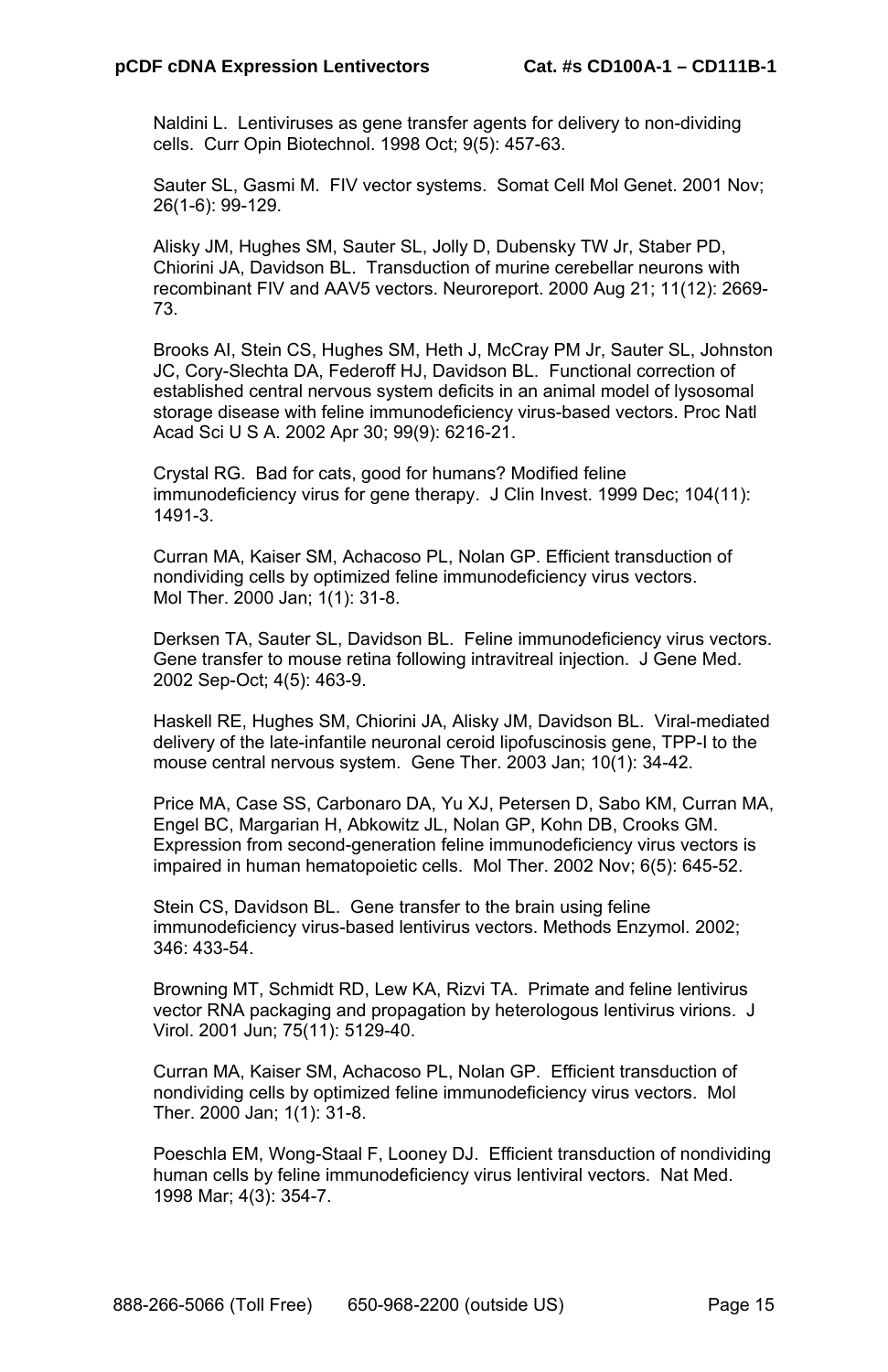Poeschla, E.M., Looney, D.J., and Wong-Staal, F. (2003) Lentiviral nucleic acids and uses thereof. US Patent NO. 6,555,107 B2

Dull, T., Zufferey, R., Kelly, M., Mandel, R.J., Nguyen, M, Trono, D. (1998) J. Virol.,72, 8463-8471

 Miyoshi, H., Blomer, U., Takashi, M., Gage, F.N., Verma, I.M (1998), J.Virol., 72, 8150-8157.

Zufferey, R., Donello, J.E., Trono, D., Hope, T.J. (1999), J.Virol., 73, 2886- 2892

Ramezani, A., Hawley, T.S., Hawley, R.G. (2000) Mol. Ther., 2, 458-469

Leung, T.H., Hoffmann, A., Baltimore, D. 2004, Cell, v. 118, 453-464

Viral vectors for gene therapy. Methods and Protocols. Eds. C.A. Machida. (2003), Humana Press.

Methods in Molecular Biology. Volume 246. Gene delivery to mammalian cells. Volume 2: Viral Gene transfer techniques. Ed. by W. C. Heiser. (2004), Humana Press.

Methods in Molecular Biology. Volume 229. Lentivirus gene engineering protocols. Ed. by M. Federico. (2003), Humana Press.

Li MJ, Rossi JJ. Lentiviral vector delivery of recombinant small interfering RNA expression cassettes. Methods Enzymol. 2005;392:218-26.

Davidson BL, Harper SQ. Viral delivery of recombinant short hairpin RNAs. Methods Enzymol. 2005;392:145-73.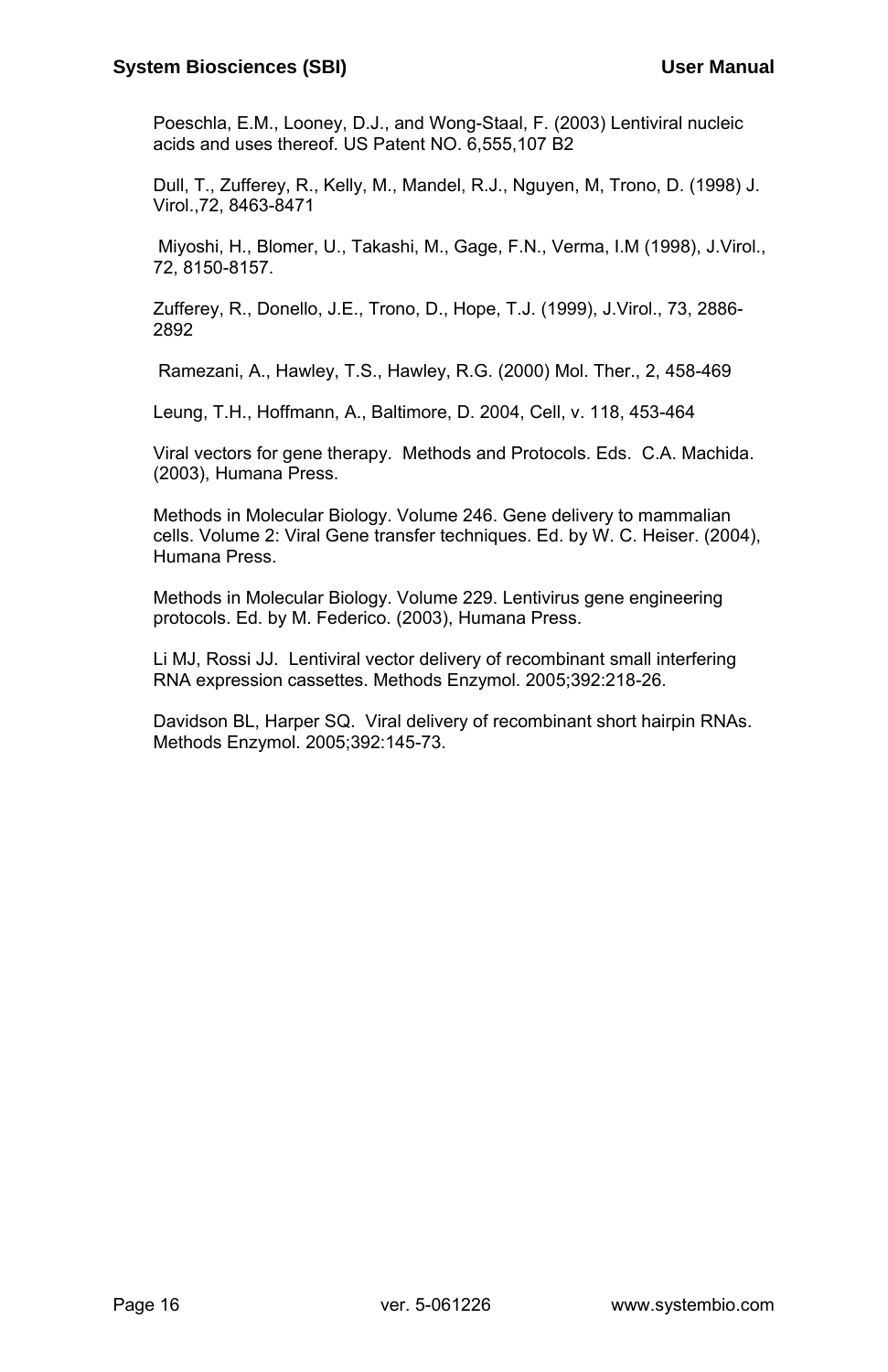## **V. Appendix**

## **A. Map and Features for pCDF1-MCS1 Vector**



| Feature       | Location*     | <b>Function</b>                                                                                                                                                                                        |
|---------------|---------------|--------------------------------------------------------------------------------------------------------------------------------------------------------------------------------------------------------|
| CMV/5'LTR     | 1-415         | Hybrid CMV promoter-R/U5 long terminal repeat;<br>required for viral packaging and transcription                                                                                                       |
| gag           | 762-1011      | Packaging signal                                                                                                                                                                                       |
| <b>RRE</b>    | 1012-1143     | Rev response element binds gag and involved in<br>packaging of viral transcripts                                                                                                                       |
| <b>CPPT</b>   | 1150-1391     | Central polypurine tract (includes DNA Flap<br>region) involved in nuclear translocation and<br>integration of transduced viral genome                                                                 |
| CMV promoter  | 1407-1746     | Human cytomegalovirus (CMV)--constitutive<br>promoter for transcription of cloned cDNA insert                                                                                                          |
| <b>WPRF</b>   | 1817-2406     | Woodchuck hepatitis virus posttranscriptional<br>regulatory element--enhances the stability of the<br>viral transcripts                                                                                |
| 3' ΔLTR (ΔU3) | 2525-2740     | Required for viral reverse transcription; self-<br>inactivating 3' LTR with deletion in U3 region<br>prevents formation of replication-competent viral<br>particles after integration into genomic DNA |
| SV40 Poly-A   | 2741-2872     | Transcription termination and polyadenylation                                                                                                                                                          |
| SV40 Ori      | 2881-3027     | Allows for episomal replication of plasmid in<br>eukaryotic cells                                                                                                                                      |
| pUC Ori       | 3397-4070 (C) | Allows for high-copy replication in E. coli                                                                                                                                                            |
| AmpR          | 4215-5075 (C) | Ampicillin resistant gene for selection of the<br>plasmid in E. coli                                                                                                                                   |

\* The notation (C) refers to the complementary strand.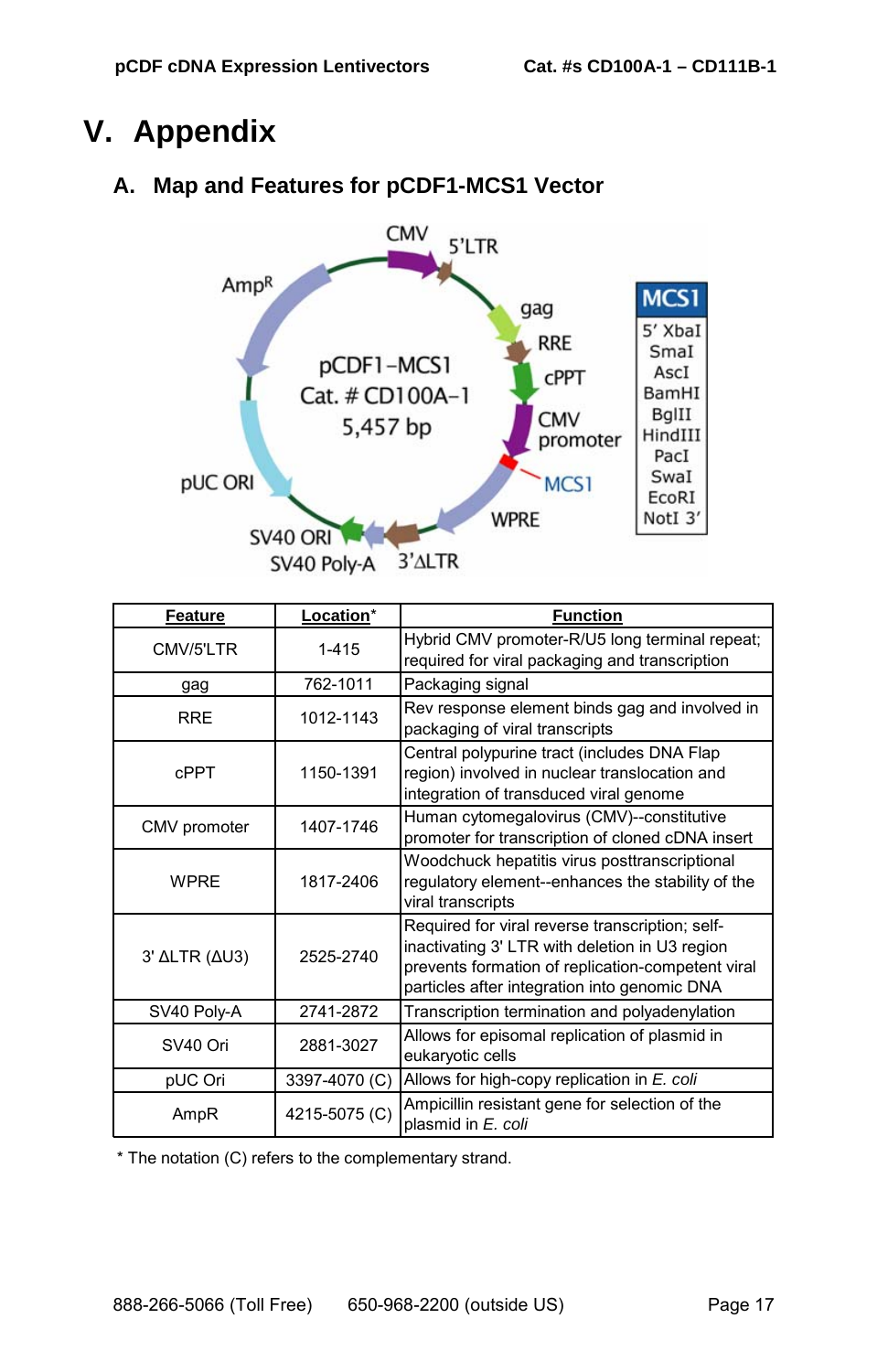## **B. Map and Features for pCDF1-MCS2-EF1-Puro Vector**



| Feature         | Location*     | <b>Function</b>                                                                                                                                                                                        |
|-----------------|---------------|--------------------------------------------------------------------------------------------------------------------------------------------------------------------------------------------------------|
| CMV/5'LTR       | $1 - 415$     | Hybrid CMV promoter-R/U5 long terminal repeat;<br>required for viral packaging and transcription                                                                                                       |
| gag             | 762-1011      | Packaging signal                                                                                                                                                                                       |
| <b>RRE</b>      | 1012-1143     | Rev response element binds gag and involved in<br>packaging of viral transcripts                                                                                                                       |
| <b>CPPT</b>     | 1150-1391     | Central polypurine tract (includes DNA Flap<br>region) involved in nuclear translocation and<br>integration of transduced viral genome                                                                 |
| CMV promoter    | 1407-1746     | Human cytomegalovirus (CMV)--constitutive<br>promoter for transcription of cloned cDNA insert                                                                                                          |
| EF <sub>1</sub> | 1807-2352     | Elongation factor $1\alpha$ promoter--constitutive<br>promoter for transcription of Reporter gene<br>(Puromycin resistance or copGFP)                                                                  |
| Puro            | 2358-2957     | Puromycin-resistant marker for selection of the<br>transfected/transduced cells                                                                                                                        |
| <b>WPRF</b>     | 2694-3553     | Woodchuck hepatitis virus posttranscriptional<br>regulatory element--enhances the stability of the<br>viral transcripts                                                                                |
| 3' ΔLTR (ΔU3)   | 3674-3889     | Required for viral reverse transcription; self-<br>inactivating 3' LTR with deletion in U3 region<br>prevents formation of replication-competent viral<br>particles after integration into genomic DNA |
| SV40 Poly-A     | 3890-4021     | Transcription termination and polyadenylation                                                                                                                                                          |
| SV40 Ori        | 4030-4176     | Allows for episomal replication of plasmid in<br>eukaryotic cells                                                                                                                                      |
| pUC Ori         | 4546-5219 (C) | Allows for high-copy replication in E. coli                                                                                                                                                            |
| AmpR            | 5364-6224 (C) | Ampicillin resistant gene for selection of the<br>plasmid in E. coli                                                                                                                                   |

\* The notation (C) refers to the complementary strand.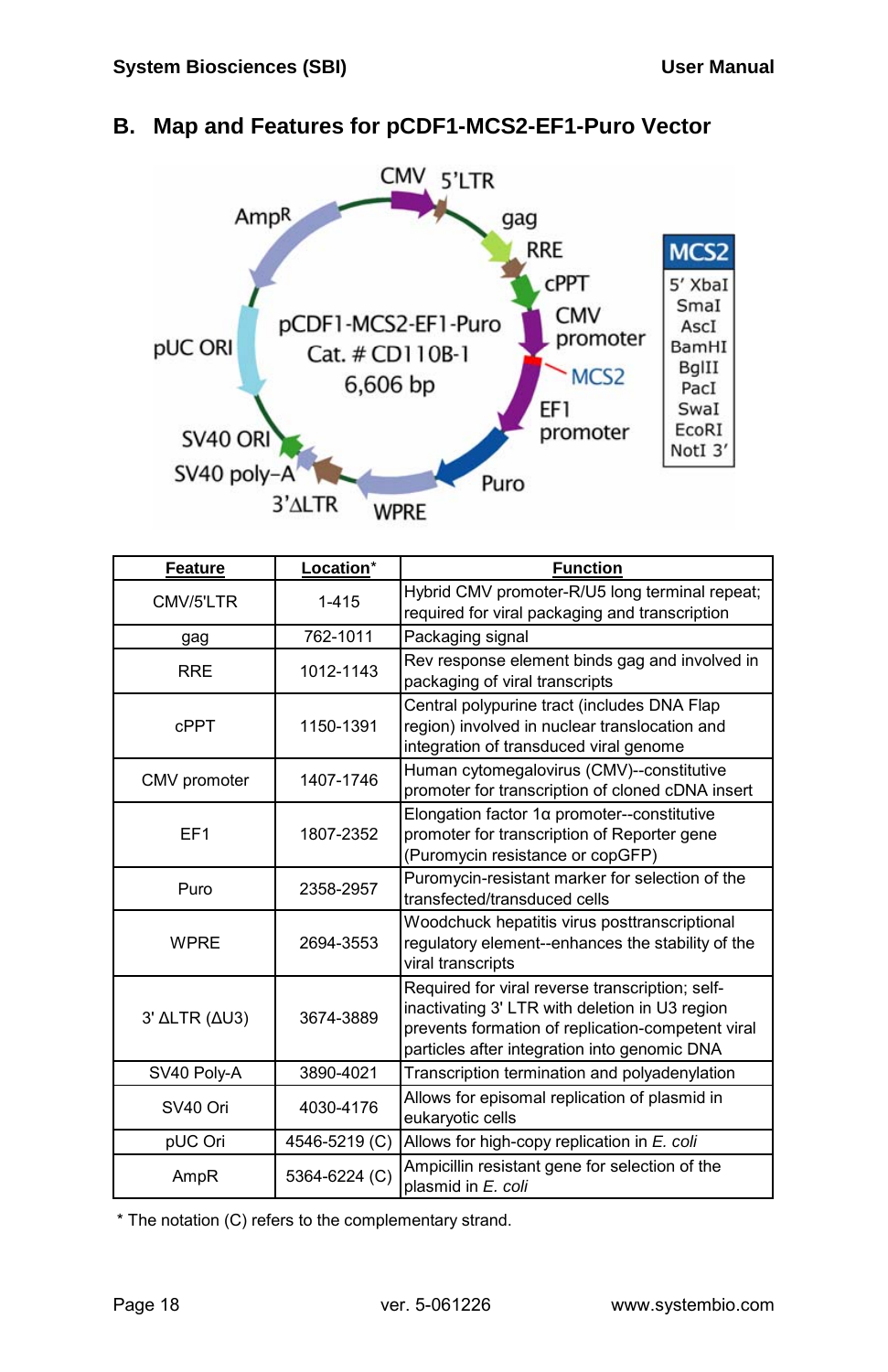## **C. Map and Features for pCDF1-MCS2-EF1-copGFP Vector**



| <b>Feature</b>  | Location*     | <b>Function</b>                                                                                                                                                                                        |
|-----------------|---------------|--------------------------------------------------------------------------------------------------------------------------------------------------------------------------------------------------------|
| CMV/5'LTR       | 1-415         | Hybrid CMV promoter-R/U5 long terminal repeat;<br>required for viral packaging and transcription                                                                                                       |
| gag             | 762-1011      | Packaging signal                                                                                                                                                                                       |
| <b>RRE</b>      | 1012-1143     | Rev response element binds gag and involved in<br>packaging of viral transcripts                                                                                                                       |
| <b>CPPT</b>     | 1150-1391     | Central polypurine tract (includes DNA Flap<br>region) involved in nuclear translocation and<br>integration of transduced viral genome                                                                 |
| CMV promoter    | 1407-1746     | Human cytomegalovirus (CMV)--constitutive<br>promoter for transcription of cloned cDNA insert                                                                                                          |
| EF <sub>1</sub> | 1807-2352     | Elongation factor $1\alpha$ promoter--constitutive<br>promoter for transcription of Reporter gene<br>(Puromycin resistance or copGFP)                                                                  |
| copGFP          | 2366-3124     | Copepod green fluorescent protein (similar to<br>regular EGFP, but with brighter color) as a<br>reporter for the transfected/transduced cells                                                          |
| <b>WPRF</b>     | 3131-3720     | Woodchuck hepatitis virus posttranscriptional<br>regulatory element--enhances the stability of the<br>viral transcripts                                                                                |
| 3' ΔLTR (ΔU3)   | 3839-4054     | Required for viral reverse transcription; self-<br>inactivating 3' LTR with deletion in U3 region<br>prevents formation of replication-competent viral<br>particles after integration into genomic DNA |
| SV40 Poly-A     | 4055-4186     | Transcription termination and polyadenylation                                                                                                                                                          |
| SV40 Ori        | 4195-4341     | Allows for episomal replication of plasmid in<br>eukaryotic cells                                                                                                                                      |
| pUC Ori         | 4711-5384 (C) | Allows for high-copy replication in E. coli                                                                                                                                                            |
| AmpR            | 5529-6389 (C) | Ampicillin resistant gene for selection of the<br>plasmid in E. coli                                                                                                                                   |

\* The notation (C) refers to the complementary strand.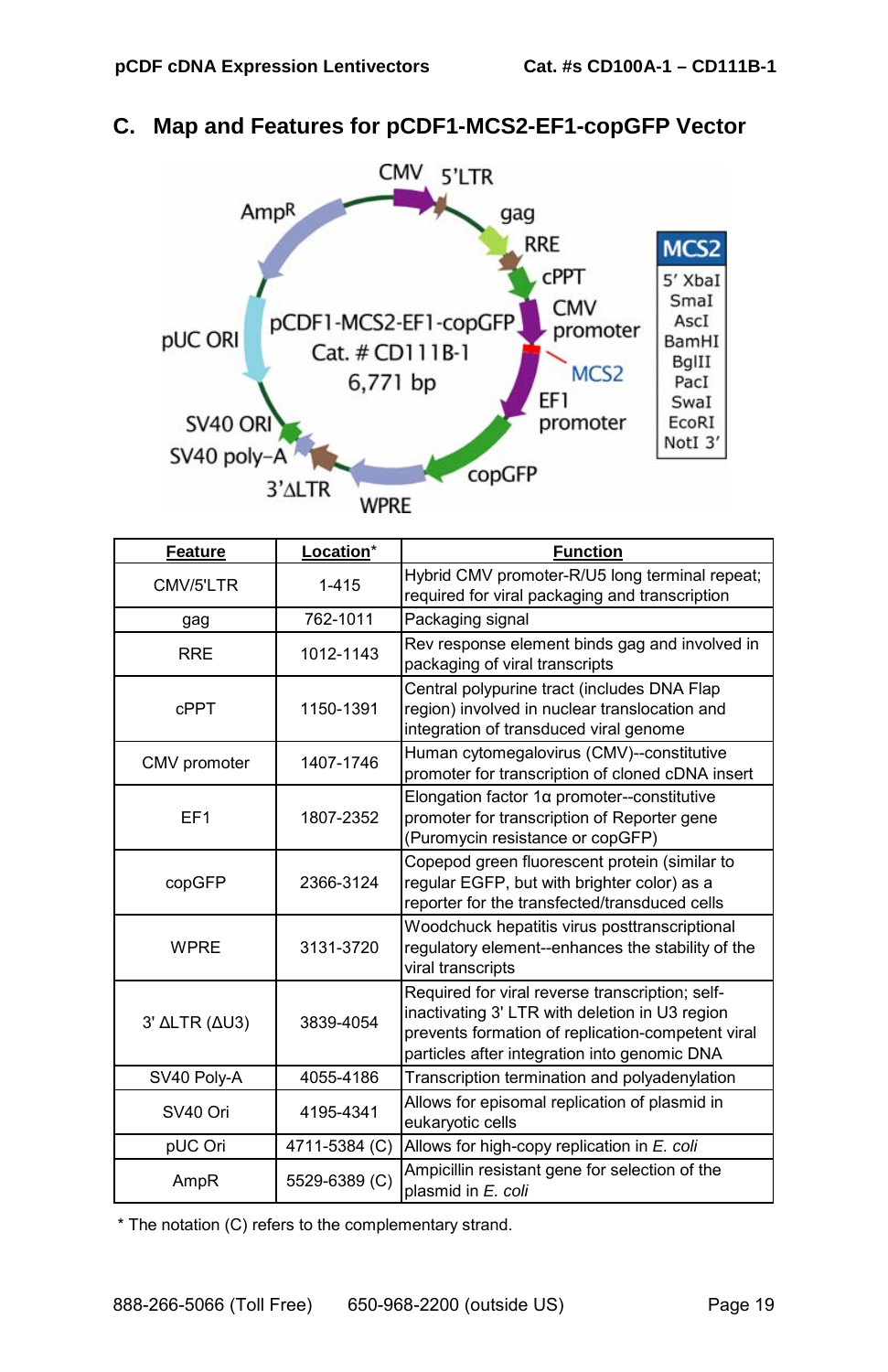## **D. Restriction Maps of Multiple Cloning Sites (MCS)**

|              |                                                               |          |                                             |                                                                                                                  | XbaI                                                                           |
|--------------|---------------------------------------------------------------|----------|---------------------------------------------|------------------------------------------------------------------------------------------------------------------|--------------------------------------------------------------------------------|
|              |                                                               |          |                                             |                                                                                                                  | $\sim$ $\sim$ $\sim$ $\sim$                                                    |
| 1701         |                                                               |          |                                             |                                                                                                                  | <b>TCTA</b><br><b>AGAT</b>                                                     |
|              |                                                               | AscI     | BglII<br>$\sim$ $\sim$ $\sim$ $\sim$ $\sim$ | PacI                                                                                                             |                                                                                |
|              | SmaI                                                          | ~~~~~~~~ |                                             | $\mathcal{N} \mathcal{N} \mathcal{N} \mathcal{N} \mathcal{N} \mathcal{N} \mathcal{N} \mathcal{N} \mathcal{N}$    | SwaI                                                                           |
|              | $\sim$ $\sim$ $\sim$ $\sim$ $\sim$<br>XbaI                    |          | BamHI HindIII                               |                                                                                                                  | ~~~~~~~~~<br>ECORI                                                             |
|              | $\sim$ $\sim$                                                 |          |                                             |                                                                                                                  | $\sim \sim \sim \sim$                                                          |
| 1751         | Not I<br>~~~~~~~~<br>ECORI                                    |          |                                             | GAGCCCGGGC GCGCCGGATC CAGATCTAAG CTTAATTAAT TTAAATGAAI<br>CTCGGGCCCG CGCGGCCTAG GTCTAGATTC GAATTAATTA AATTTACTTA |                                                                                |
| 1801         | $\sim$ $\sim$<br>TCGCGGCCGC<br>AGCGCCGGCG                     |          |                                             |                                                                                                                  |                                                                                |
|              |                                                               |          | MCS:                                        |                                                                                                                  |                                                                                |
|              |                                                               |          |                                             |                                                                                                                  | XbaI                                                                           |
|              |                                                               |          |                                             |                                                                                                                  | $\sim\sim\ \sim\ \sim$                                                         |
| 1701         |                                                               |          |                                             |                                                                                                                  | <b>TCTA</b>                                                                    |
|              |                                                               |          |                                             |                                                                                                                  | <b>AGAT</b>                                                                    |
|              |                                                               | AscI     |                                             |                                                                                                                  |                                                                                |
|              |                                                               | ~~~~~~~~ | BqlII                                       |                                                                                                                  |                                                                                |
|              | SmaI<br>$\sim$ $\sim$ $\sim$ $\sim$ $\sim$                    |          | $\sim$ $\sim$ $\sim$ $\sim$                 |                                                                                                                  | SwaI NotI<br>$\sim$ $\sim$ $\sim$ $\sim$ $\sim$ $\sim$<br>$\sim$ $\sim$ $\sim$ |
|              | Xba I                                                         | BamHI    | PacI                                        | $\sim$ $\sim$ $\sim$ $\sim$ $\sim$ $\sim$ $\sim$                                                                 | ECORI<br>$\sim$ $\sim$ $\sim$ $\sim$ $\sim$                                    |
| 1751<br>1801 | $\sim$ $\sim$<br>NotI<br>$\sim$ $\sim$ $\sim$ $\sim$<br>GCCGC |          |                                             | GAGCCCGGGC GCGCCGGATC CAGATCTTAA TTAATTTAAA TGAATTCGCC<br>CTCGGGCCCG CGCGGCCTAG GTCTAGAATT AATTAAATTT ACTTAAGCGC |                                                                                |

**CGGCG**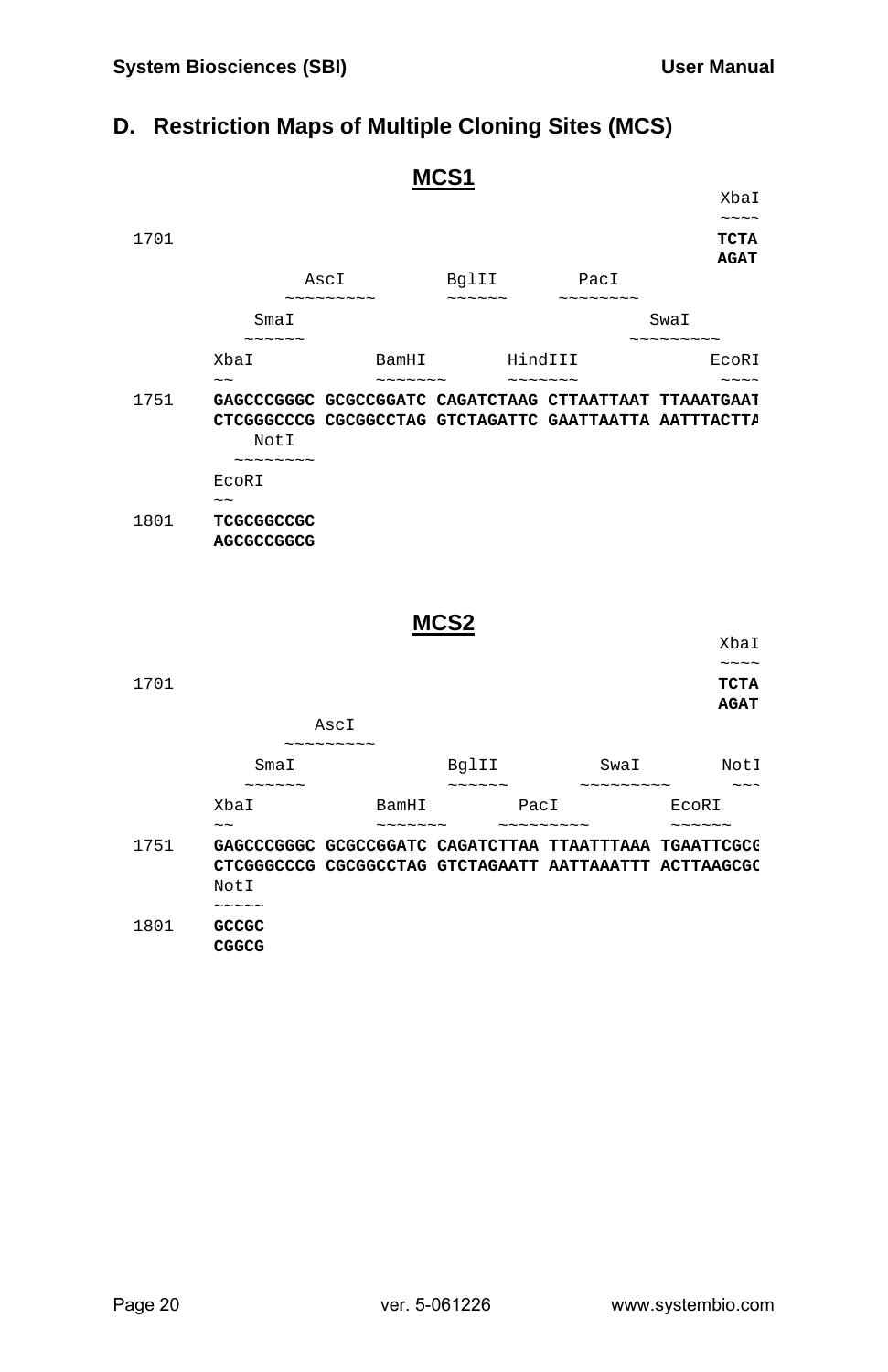### **E. Properties of the copGFP Fluorescent Protein**

The pCDF1-MCS2-EF1-copGFP Vector contains the full-length copGFP gene with optimized human codons for high level of expression of the fluorescent protein from the CMV promoter in mammalian cells. The copGFP marker is a novel natural green monomeric GFP-like protein from copepod (*Pontellina sp*.). The copGFP protein is a non-toxic, non-aggregating protein with fast protein maturation, high stability at a wide range of pH (pH 4-12), and does not require any additional cofactors or substrates. The copGFP protein has very bright fluorescence that exceeds at least 1.3 times the brightness of EGFP, the widely used *Aequorea victoria* GFP mutant. The copGFP protein emits green fluorescence with the following characteristics:

emission wavelength max – 502 nm; excitation wavelength max – 482 nm; quantum yield  $-0.\overline{6}$ ; extinction coefficient – 70,000  $M^{-1}$  cm<sup>-1</sup>

Due to its exceptional properties, copGFP is an excellent fluorescent marker which can be used instead of EGFP for monitoring delivery of lentivector constructs into cells.

## **F. Related Products**

• **pPACKF1™ Lentivector Packaging Kit (Cat. # LV100A-1)** 

Unique lentiviral vectors that produce all the necessary FIV viral proteins and the VSV-G envelope glycoprotein from vesicular stomatitis virus required to make active pseudoviral particles. 293TN cells (SBI, Cat. # LV900A-1) transiently transfected with the pPACKF1 and a pCDF cDNA expression construct produce packaged viral particles containing a pCDF cDNA construct.

- **HIV-Based pCDH cDNA Cloning and Expression Vectors** 
	- ¾ **pCDH1-MCS1** (Cat. # CD500A-1)
	- ¾ **pCDH1-MCS2** (Cat. # CD501A-1)
	- ¾ **pCDH1-MCS1-EF1-Puro** (Cat. # CD510A-1)
	- ¾ **pCDH1-MCS1-EF1-copGFP** (Cat. # CD511A-1)

#### • **RNAi Cloning and Expression Lentivectors**

These FIV and HIV-based single- and double-promoter shRNA and siRNA cloning vectors allow you to clone siRNA templates and efficiently transduce these siRNA constructs in a wide range of cells. For a list of currently available vectors, please visit our website at [http://www.systembio.com.](http://www.systembio.com/)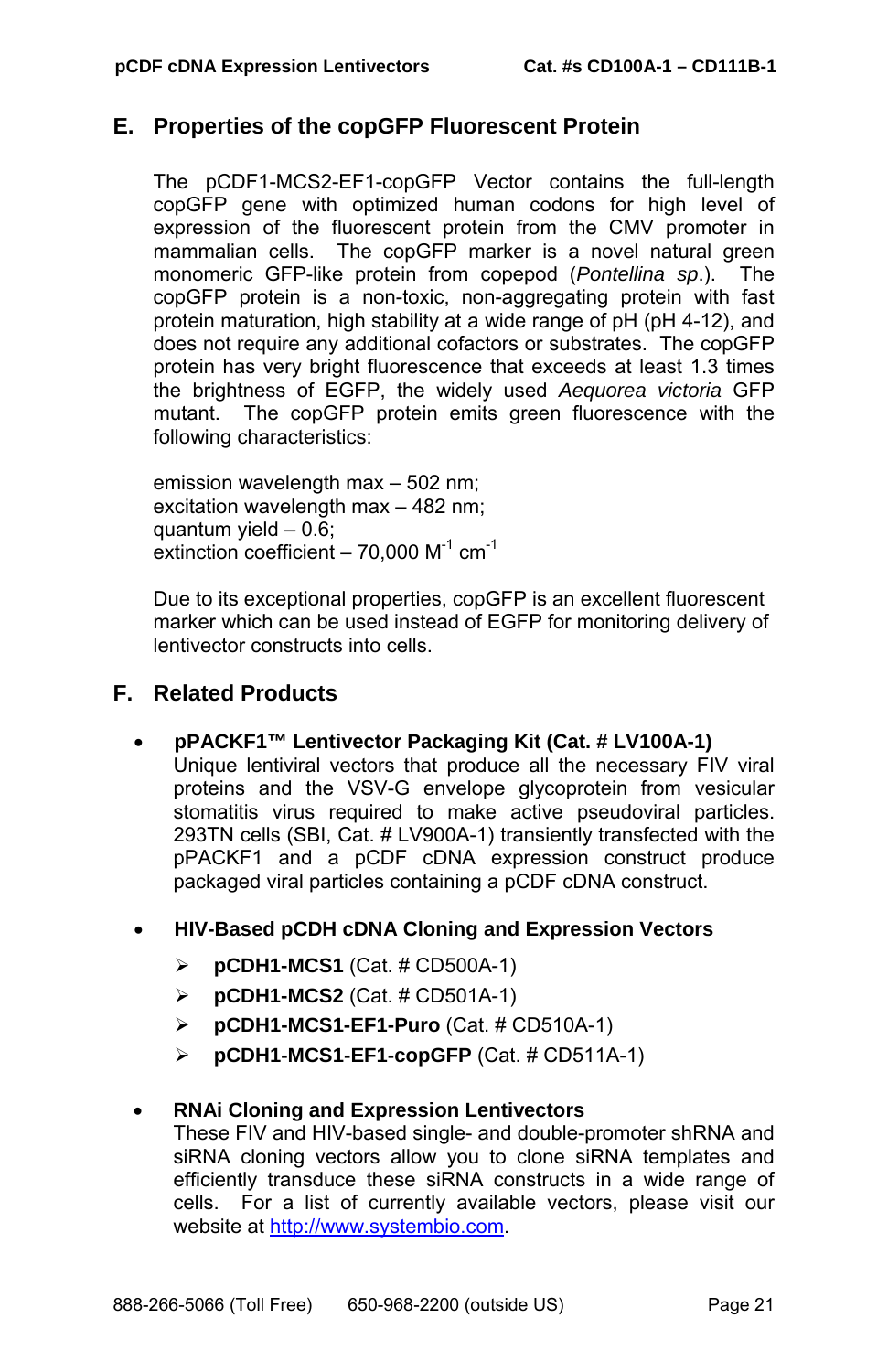#### • **MicroRNA Precursor Construct Collection**

FIV-based microRNA Precursor Constructs allow you to express pre-miRNA, consisting of the stem loop structure and upstream and downstream flanking genomic sequence. For a list of currently available vectors, please visit our website at [http://www.systembio.com.](http://www.systembio.com/)

#### • **PathNet™ Transcriptional Reporter Lentivectors**

FIV and HIV-based transcriptional reporter vectors, allow detection of the activation of transcriptional factors (TFs) in a natural environment (nuclei). For a list of currently available vectors, please visit our website at [http://www.systembio.com](http://www.systembio.com/).

### **G. Technical Support**

For more information about SBI products, to download manuals in PDF format, or to obtain vector sequences, please visit our web site:

**[http://www.systembio.com](http://www.systembio.com/)**

For additional information or technical assistance, please call or email us at:

System Biosciences (SBI) 1616 North Shoreline Blvd. Mountain View, CA 94043

|      | <b>Phone:</b> (650) 968-2200 |
|------|------------------------------|
|      | (888) 266-5066 (Toll Free)   |
| Fax: | (650) 968-2277               |
|      |                              |

#### **E-mail:**

| General Information: info@systembio.com    |  |
|--------------------------------------------|--|
| Technical Support: tech@systembio.com      |  |
| Ordering Information: orders@systembio.com |  |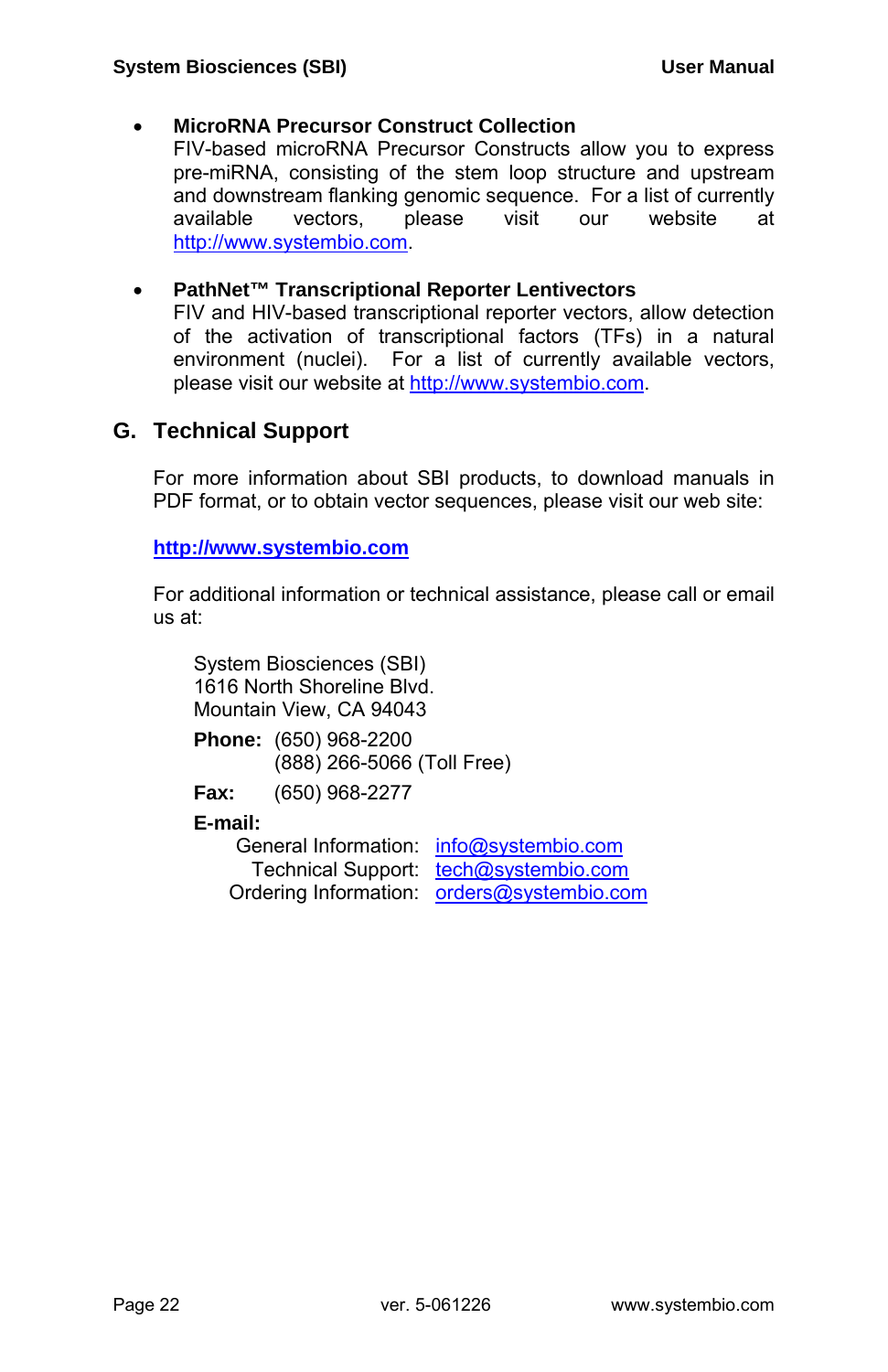## **VI. Licensing and Warranty Statement**

#### **Limited Use License**

Use of the pCDF cDNA Cloning and Expression Vector (*i.e.*, the "Product") is subject to the following terms and conditions. If the terms and conditions are not acceptable, return all components of the Product to System Biosciences (SBI) within 7 calendar days. Purchase and use of any part of the Product constitutes acceptance of the above terms.

The purchaser of the Product is granted a limited license to use the Product under the following terms and conditions:

The Product shall be used by the purchaser for internal research purposes only. The Product is expressly not designed, intended, or warranted for use in humans or for therapeutic or diagnostic use.

The Product may not be resold, modified for resale, or used to manufacture commercial products without prior written consent of SBI.

This Product should be used in accordance with the NIH guidelines developed for recombinant DNA and genetic research.

#### **FIV Vector System**

This Product is for non-clinical research use only. Use of this Product to produce products for sale or for any diagnostic, therapeutic, clinical (including pre-clinical), veterinary or high throughput drug discovery purpose (the screening of more than 10,000 compounds per day) is prohibited. In order to obtain a license to use this product for these commercial purposes, contact The Regents of the University of California. This Product or the use of this Product is covered by U.S. Patent No. 6,555,107 owned by The Regents of the University of California.

#### **WPRE Technology**

System Biosciences (SBI) has a license to sell the Product containing WPRE, under the terms described below. Any use of the WPRE outside of SBI's Product or the Products' intended use, requires a license as detailed below. Before using the Product containing WPRE, please read the following license agreement. If you do not agree to be bound by its terms, contact SBI within 10 days for authorization to return the unused Product containing WPRE and to receive a full credit.

The WPRE technology is covered by patents issued to The Salk Institute for Biological Studies.

SBI grants you a non-exclusive license to use the enclosed Product containing WPRE in its entirety for its intended use. The Product containing WPRE is being transferred to you in furtherance of, and reliance on, such license. Any use of WPRE outside of SBI's Product or the Product's intended use, requires a license from the Salk Institute for Biological Studies.

This license agreement is effective until terminated. You may terminate it at any time by destroying all Products containing WPRE in your control. It will also terminate automatically if you fail to comply with the terms and conditions of the license agreement. You shall, upon termination of the license agreement, destroy all Products containing WPRE in you control, and so notify SBI in writing.